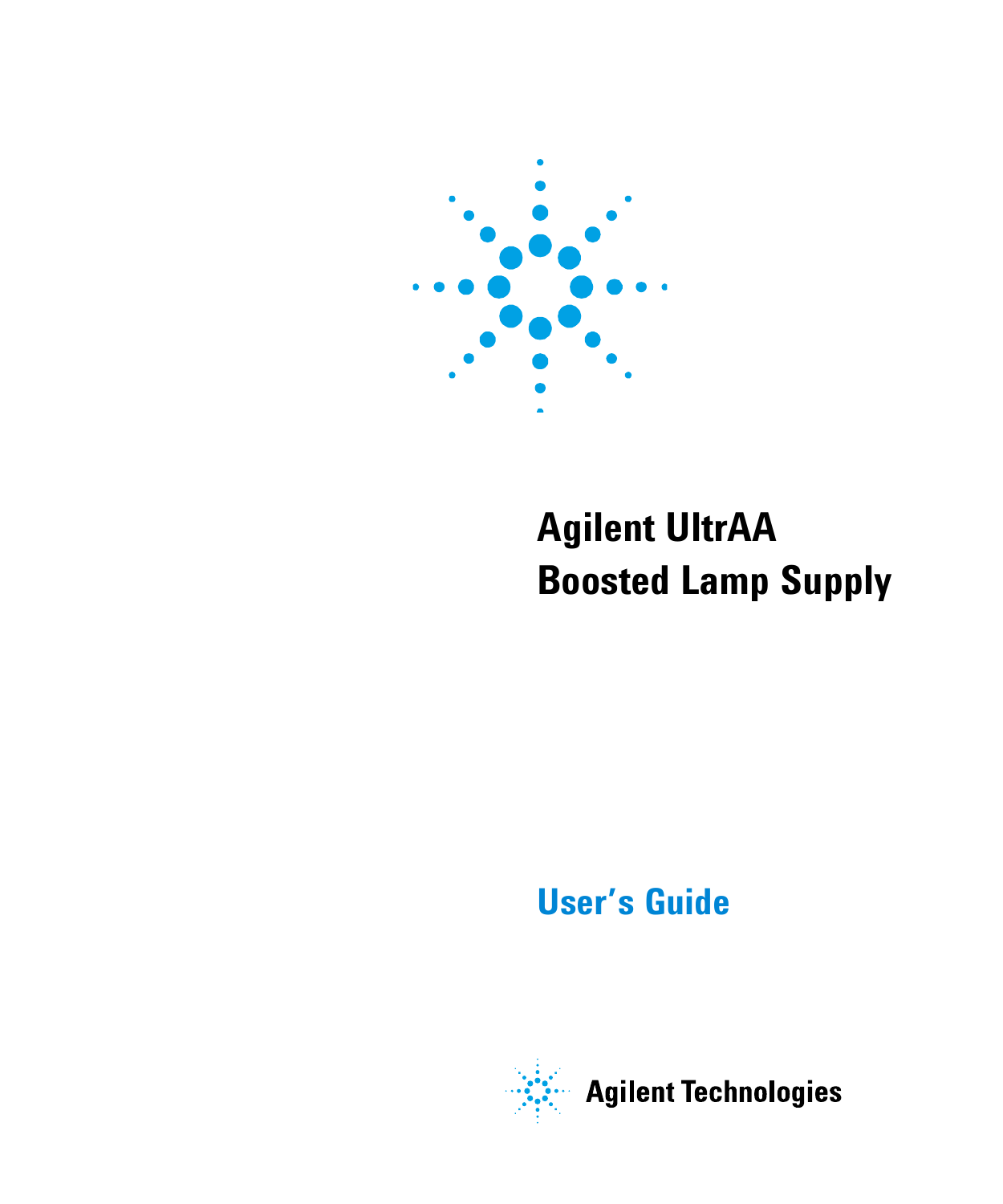## **Notices**

© Agilent Technologies, Inc. 1994, 1996, 2003–2004, 2010, 2012–2013, 2016

No part of this manual may be reproduced in any form or by any means (including electronic storage and retrieval or translation into a foreign language) without prior agreement and written consent from Agilent Technologies, Inc. as governed by United States and international copyright laws.

## **Manual Part Number**

8510150800

### **Edition**

Eighth edition, June 2016 679 Springvale Road Mulgrave, Victoria, 3170 Australia www.agilent.com

## **Errata Statement**

NOTICE: This document contains references to Varian. Please note that Varian, Inc. is now part of Agilent Technologies. For more information, go to www.agilent.com.

#### **Warranty**

**The material contained in this document is provided "as is," and is subject to being changed, without notice, in future editions. Further, to the maximum extent permitted by applicable law, Agilent disclaims all warranties, either express or implied, with regard to this manual and any information contained herein, including but not limited to the implied warranties of merchantability and fitness for a particular purpose. Agilent shall not be liable for errors or for incidental or consequential damages in connection with the furnishing, use, or performance of this document or of any information contained herein. Should Agilent and the user have a separate written agreement with warranty terms covering the material in this document that conflict with these terms, the warranty terms in the separate agreement shall control.** 

## **Technology Licenses**

The hardware and/or software described in this document are furnished under a license and may be used or copied only in accordance with the terms of such license.

## **Restricted Rights Legend**

If software is for use in the performance of a U.S. Government prime contract or subcontract, Software is delivered and licensed as "Commercial computer software" as defined in DFAR 252.227-7014 (June 1995), or as a "commercial item" as defined in FAR 2.101(a) or as "Restricted computer software" as defined in FAR 52.227-19 (June 1987) or any equivalent agency regulation or contract clause. Use, duplication or disclosure of Software is subject to Agilent Technologies' standard commercial license terms, and non-DOD Departments and Agencies of the U.S. Government will receive no greater than Restricted Rights as defined in FAR 52.227-19(c)(1-2) (June 1987). U.S. Government users will receive no greater than Limited Rights as defined in FAR 52.227-14 (June 1987) or DFAR 252.227-7015 (b)(2) (November 1995), as applicable in any technical data.

## **Safety Notices**

## **CAUTION**

A **CAUTION** notice denotes a hazard. It calls attention to an operating procedure, practice, or the like that, if not correctly performed or adhered to, could result in damage to the product or loss of important data. Do not proceed beyond a **CAUTION** notice until the indicated conditions are fully understood and met.

## **WARNING**

**A WARNING notice denotes a hazard. It calls attention to an operating procedure, practice, or the like that, if not correctly performed or adhered to, could result in personal injury or death. Do not proceed beyond a WARNING notice until the indicated conditions are fully understood and met.**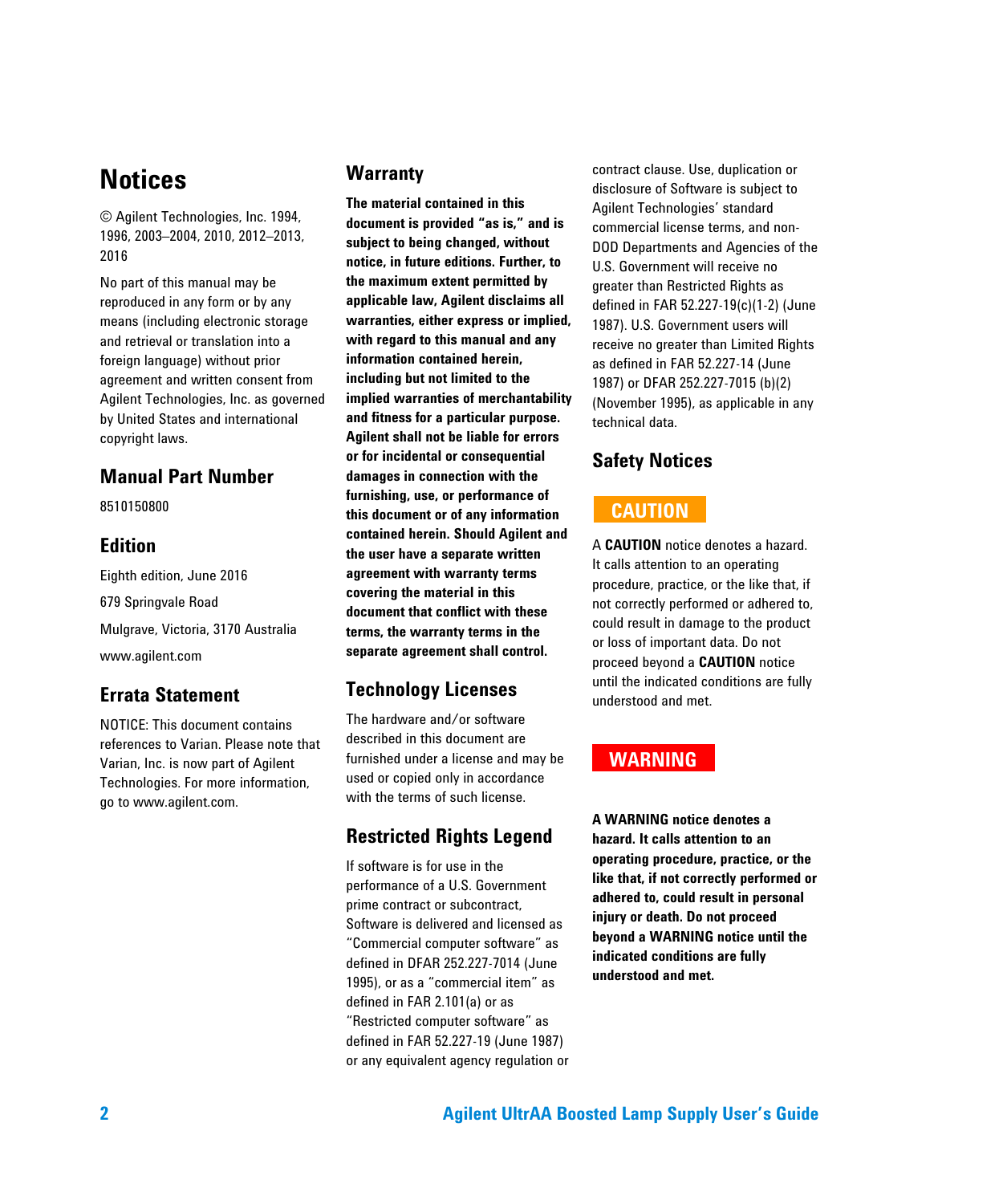## **Contents**

| 1. | <b>Safety Practices and Hazards</b>  | 5              |
|----|--------------------------------------|----------------|
|    | General                              | 5              |
|    | Verifying Safe State                 | 6              |
|    | <b>Hazard Warnings</b>               | 6              |
|    | <b>Electrical Hazards</b>            | 6              |
|    | <b>Notes and Tips</b>                | $\overline{7}$ |
|    | <b>Warning Symbols</b>               | 7              |
|    | <b>Information Symbols</b>           | 8              |
|    | <b>Color Coding</b>                  | 9              |
|    | <b>CE Compliance</b>                 | 9              |
|    | <b>Electromagnetic Compatibility</b> | 10             |
|    | EN55011/CISPR11                      | 10             |
|    | ICES/NMB-001                         | 11             |
| 2. | <b>Introduction</b>                  | 13             |
| 3. | <b>Specifications</b>                | 15             |
|    | Environmental                        | 15             |
|    | Power                                | 15             |
|    | <b>Electrical Supply</b>             | 16             |
|    | <b>External Connections</b>          | 16             |
|    | <b>Weights and Dimensions</b>        | 17             |
|    | Weight                               | 17             |
|    | Dimensions ( $W \times D \times H$ ) | 17             |
|    | Performance                          | 17             |
|    | Drift                                | 17             |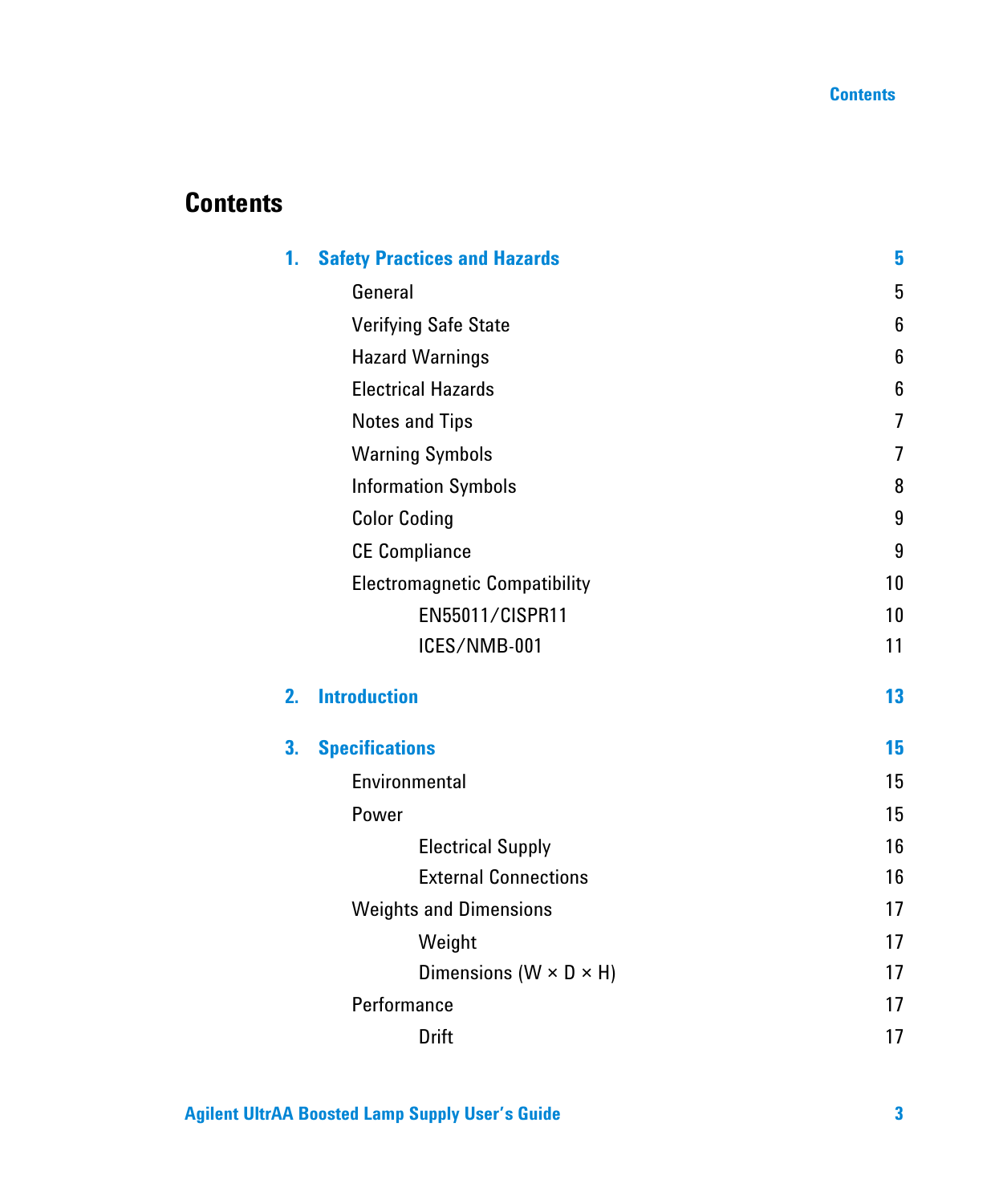## **Contents**

|    | Lamp Lifetime                                    | 17 |
|----|--------------------------------------------------|----|
| 4. | <b>Getting Started</b>                           | 19 |
|    | <b>Inspection and Unpacking</b>                  | 19 |
|    | <b>External Damage Check</b>                     | 19 |
|    | Unpacking                                        | 20 |
|    | Installation                                     | 20 |
|    | <b>Selecting the Voltage</b>                     | 20 |
|    | <b>Connecting the UltrAA Boosted Lamp Supply</b> | 21 |
| 5. | <b>Operation</b>                                 | 23 |
|    | <b>Turning On UltrAA Lamps</b>                   | 23 |
|    | <b>External UltrAA Boosted Lamp Supply</b>       | 23 |
|    | <b>Internal UltrAA Boosted Lamp Supply</b>       | 24 |
|    | <b>Turning Off UltrAA Lamps</b>                  | 24 |
|    | <b>External UltrAA Boosted Lamp Supply</b>       | 24 |
|    | Internal UltrAA Boosted Lamp Supply              | 24 |
|    | Troubleshooting                                  | 25 |
|    | <b>Boost Does Not Strike</b>                     | 25 |
|    | "Lamp Not Recognized" Message Appears            | 25 |
| 6. | <b>Maintenance and Spare Parts</b>               | 27 |
|    | Cleaning                                         | 27 |
|    | <b>Fuses</b>                                     | 27 |
|    | <b>Fuse Specifications</b>                       | 27 |
|    | Replacing a Fuse                                 | 28 |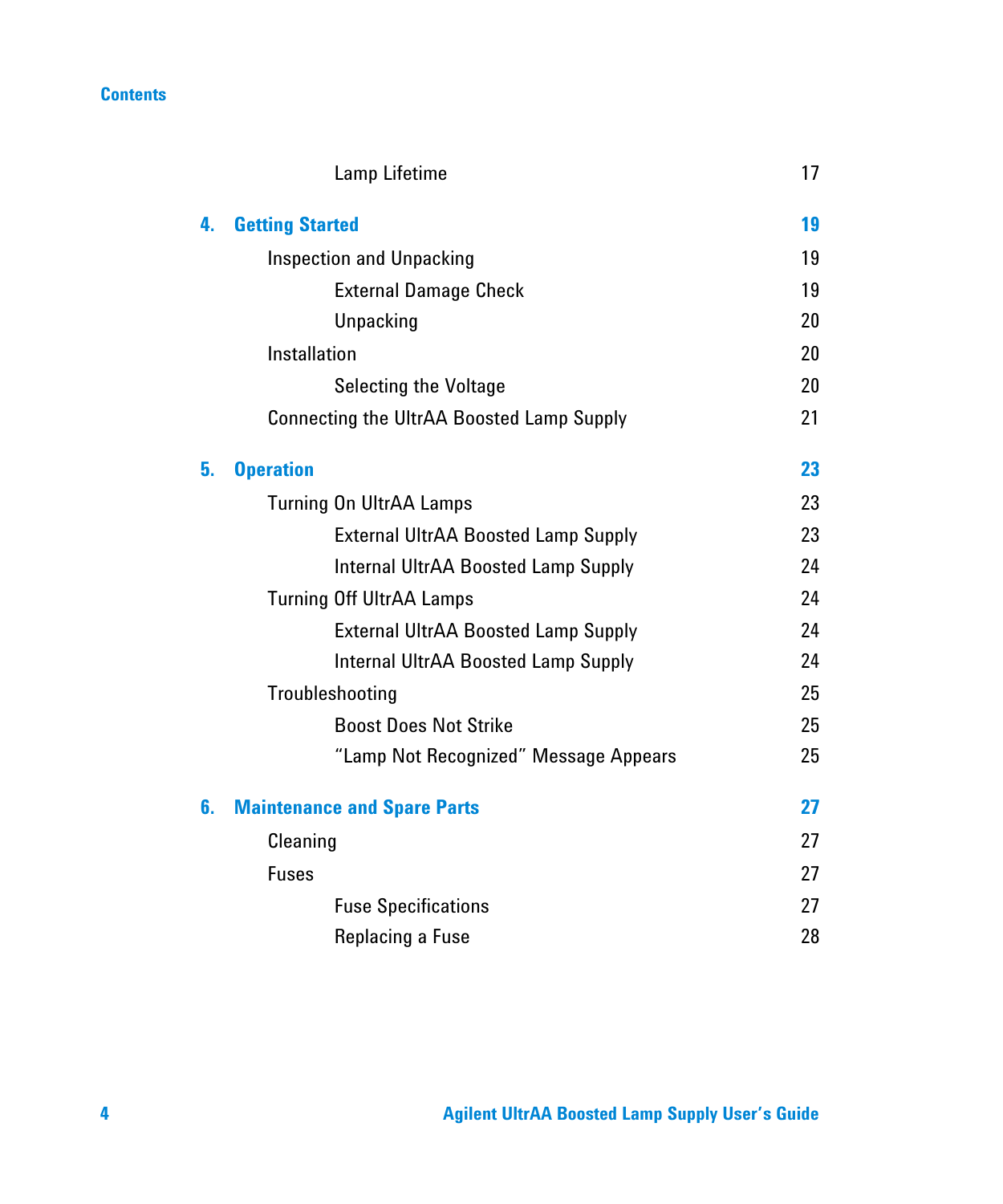

## **1. Safety Practices and Hazards**

| General                       | 5  |
|-------------------------------|----|
| <b>Verifying Safe State</b>   | 6  |
| <b>Hazard Warnings</b>        | 6  |
| <b>Electrical Hazards</b>     | 6  |
| Notes and Tips                |    |
| <b>Warning Symbols</b>        |    |
| Information Symbols           | 8  |
| <b>Color Coding</b>           | 9  |
| <b>CE Compliance</b>          | 9  |
| Electromagnetic Compatibility | 10 |

## **General**

This section should be read in conjunction with the Safety Practices and Hazards section in your spectrometer manual.

To maintain safety protection, only connect this accessory to an Agilent AA Series spectrometer with the UltrAA lamp connector provided for this purpose, refer to the 'Introduction' section.

Appropriate safety practices have been included in this operation manual and your spectrometer operation manual, to help you operate the equipment safely. Read all safety practices thoroughly before attempting to operate your system.

If the equipment is used in a manner not specified by the manufacturer, the protection provided by the equipment may be impaired.

Do not position the equipment so that it is difficult to operate the disconnecting device.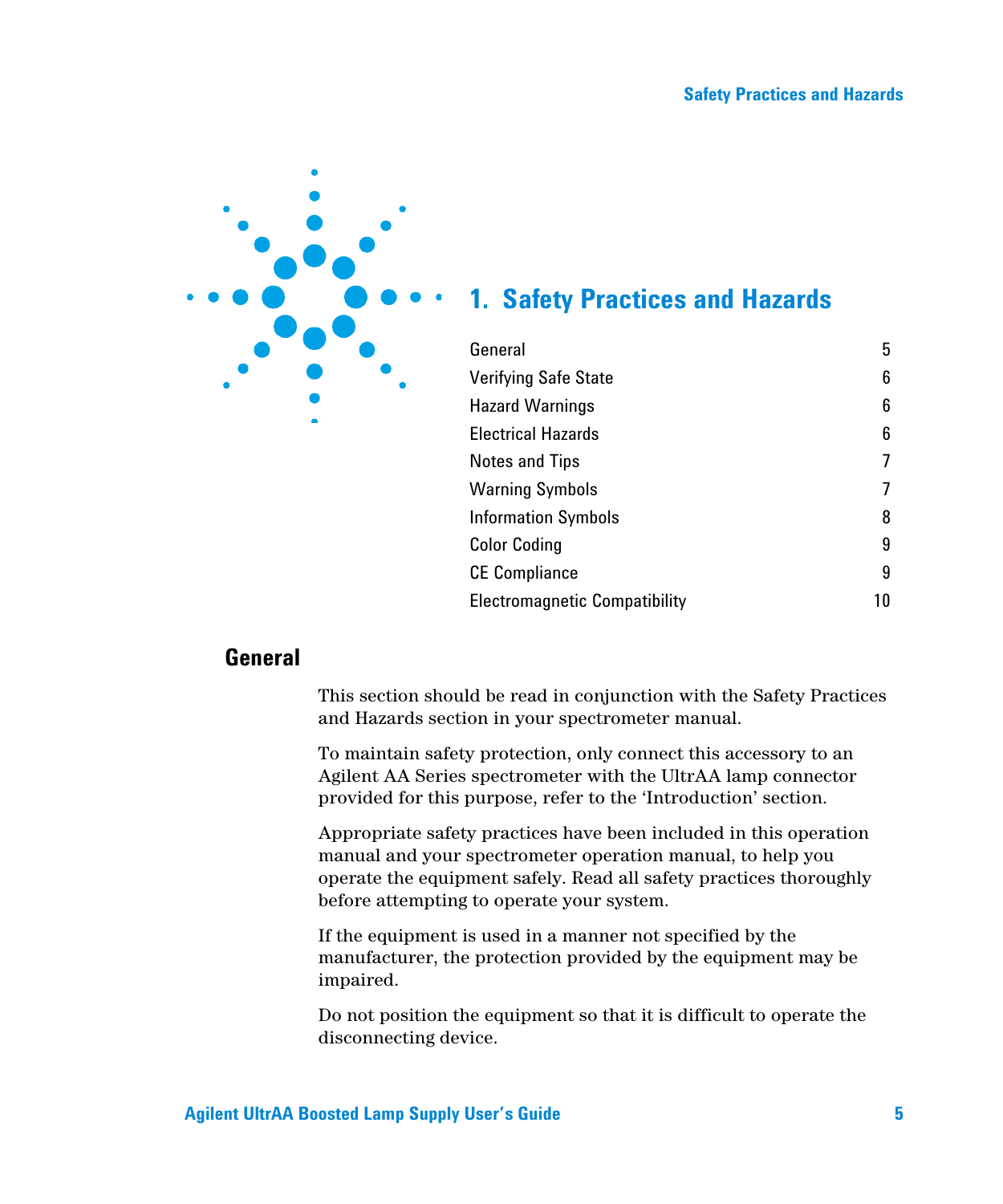## **Verifying Safe State**

The following general safety precautions must be observed during all phases of operation, maintenance and service of this instrument.

To ensure continued safety of the instrument after maintenance or service procedures verify the instrument is returned to a safe state for the user. This includes running performance checks to verify the instruments safety systems are functioning correctly. Check the general condition of the instrument during operation for wear or signs of corrosion that are likely to inhibit function or safety.

Failure to comply with these precautions or with specific warnings elsewhere in this manual violates safety standards of design, manufacture, and intended use of the instrument. Agilent Technologies assumes no liability for the customer's failure to comply with these requirements.

## **Hazard Warnings**

In addition to the hazard warnings specified in your spectrometer operation manual, specific hazard warnings have been included in this operation manual. These warnings state the hazard, describe how to avoid it and specify the possible consequences of not following the instructions. Read all warnings carefully and observe them at **all** times.

## **Electrical Hazards**

The UltrAA boosted lamp supply contains electrical circuits, devices and components operating at dangerous voltages. Contact with these circuits, devices and components can cause death, serious injury or painful electric shock. Covers which are retained by screws on the lamp supply may be opened only by an Agilent field service engineer.

The lamp supply MUST be switched off at the power switch, and the mains cable disconnected from the mains supply BEFORE any attempt is made to remove or replace a lamp, or the cables connecting the supply to the spectrometer.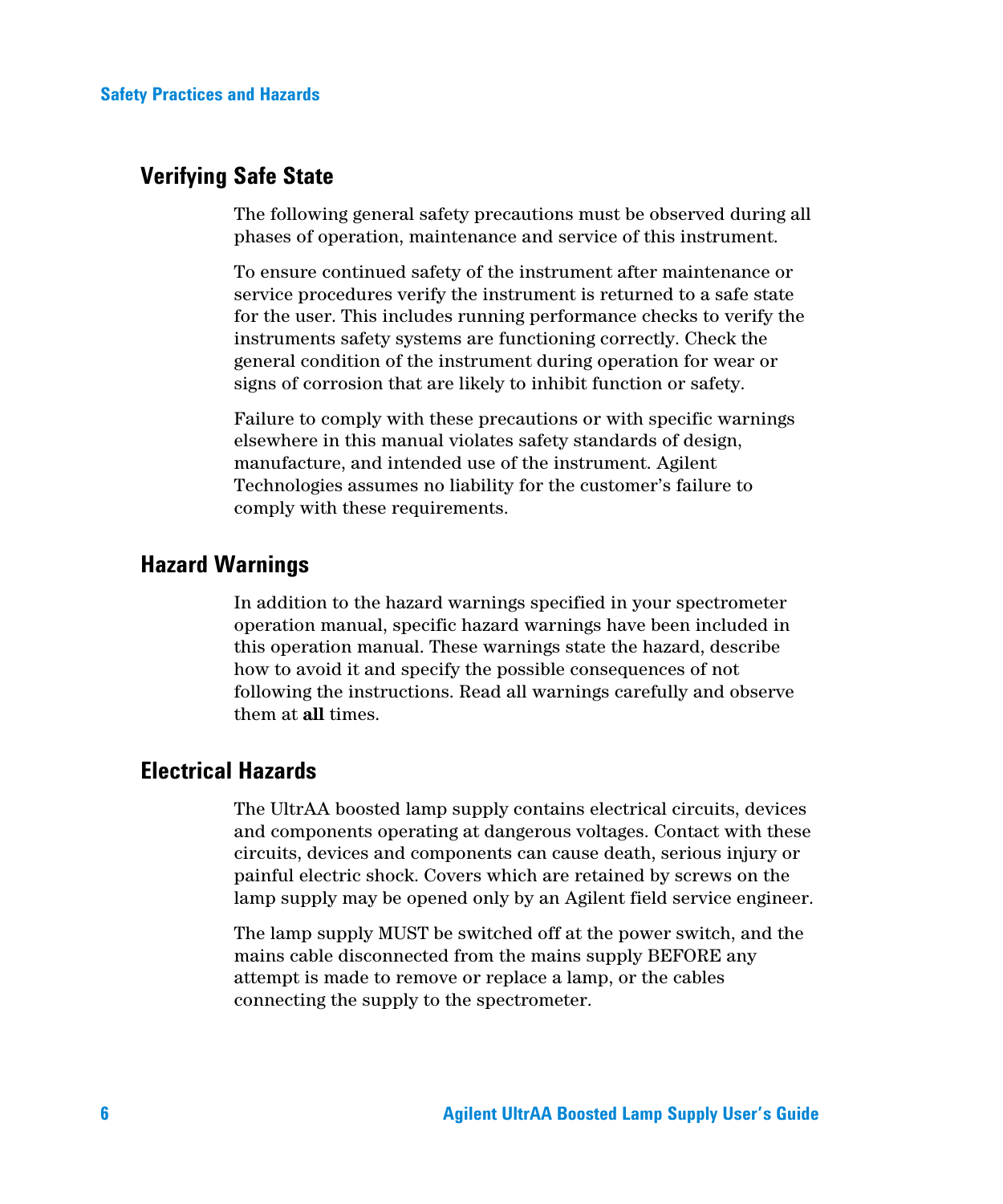Use of the wrong supply voltage, connection of the accessory to an incorrectly wired supply outlet, or lack of proper electrical grounding can create a fire hazard or a shock hazard which can cause death, serious injury, or serious damage to equipment.

Always use a three-wire outlet with ground connection which is adequately rated for the load.

The installation must comply with local, state, and national safety regulations.

A blown fuse should be replaced with one of the size and rating stipulated in the text adjacent to the fuse holder. Always ensure the accessory is turned off and disconnected from the mains supply before attempting any replacement.

## **Notes and Tips**

**NOTE** A Note or Tip message is used to give advice or additional information.

## **Warning Symbols**

The following is a list of symbols that appear in conjunction with warnings in this manual and on the ETC. The hazard they describe is also shown.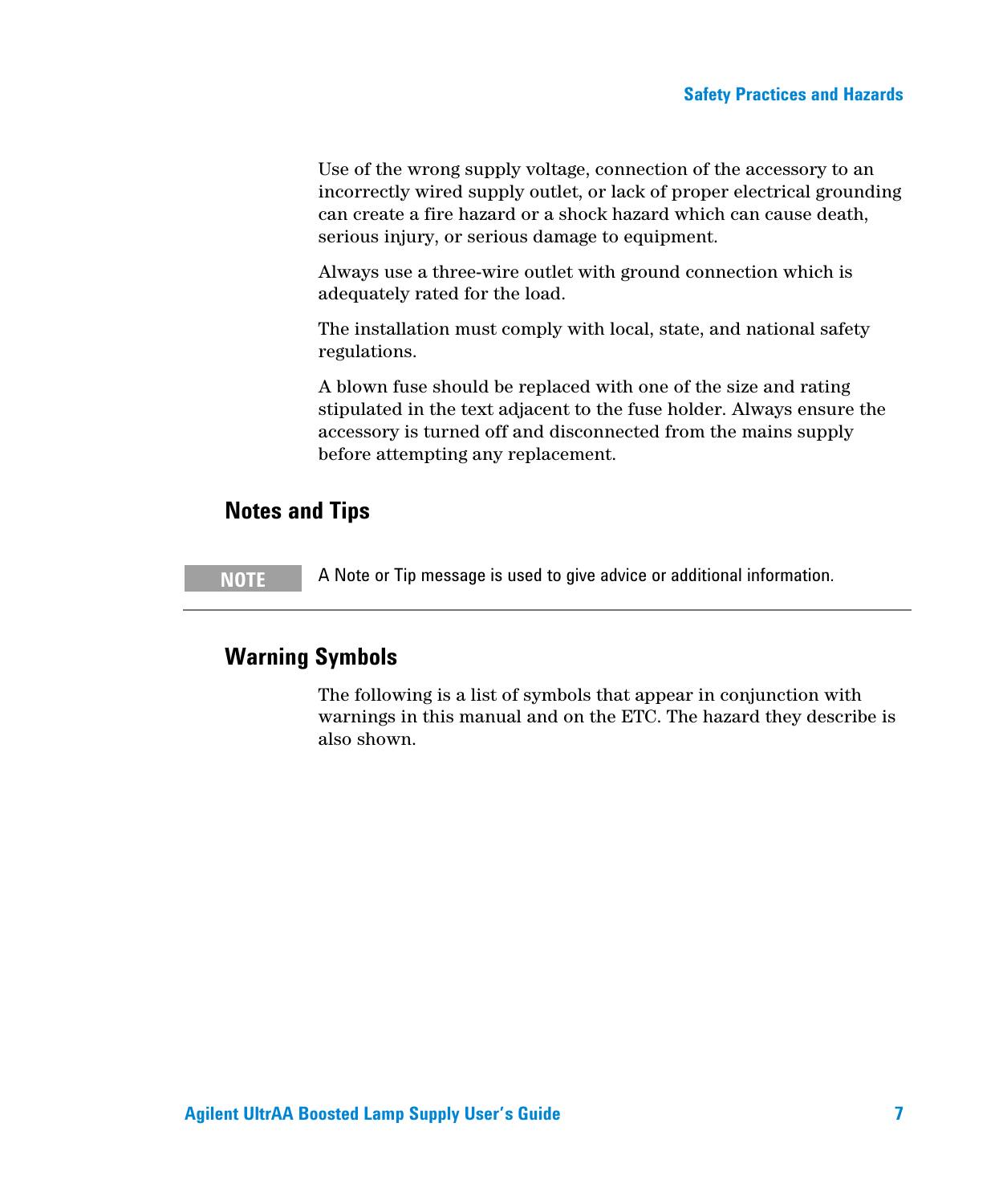A triangular symbol indicates a warning. The meanings of the symbols that may appear alongside warnings in the documentation or on the instrument itself are as follows:



The following symbol may be used on warning labels attached to the instrument. When you see this symbol, refer to the relevant operation or service manual for the correct procedure referred to by that warning label.



## **Information Symbols**

The following symbols appear on the instrument for your information.

|   | Mains power on                   |
|---|----------------------------------|
| n | Mains power off                  |
|   | Fuse                             |
|   | Single phase alternating current |
|   | Direct current                   |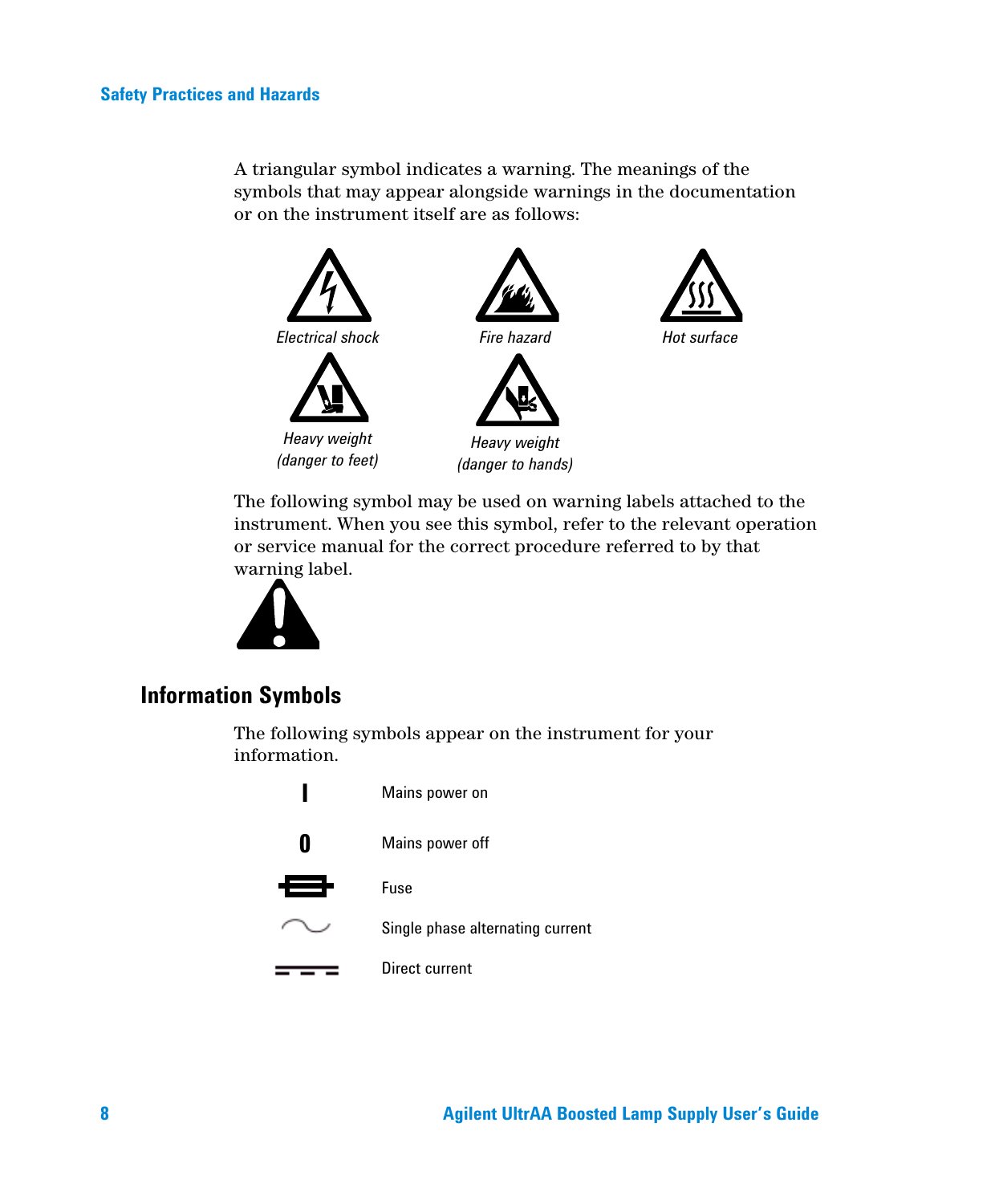

## **Color Coding**

The various indicator lights appearing on the instrument and any associated accessories have been color coded to represent the status of the instrument or accessory:

- A green light indicates the instrument is in normal standby condition.
- A blue light indicates that operator intervention is required.
- An orange light indicates a potential hazard.
- A red light indicates danger or an emergency.

**CAUTION** An orange light indicates that the boost is active.

## **CE Compliance**

Your UltrAA boosted lamp supply has been designed to comply with the requirements of the Electro-magnetic Compatibility (EMC) Directive and the Low Voltage (electrical safety) Directive (commonly referred to as the LVD) of the European Union. Agilent has confirmed that each product complies with the relevant Directives by testing a prototype against the prescribed EN (European Norm) standards.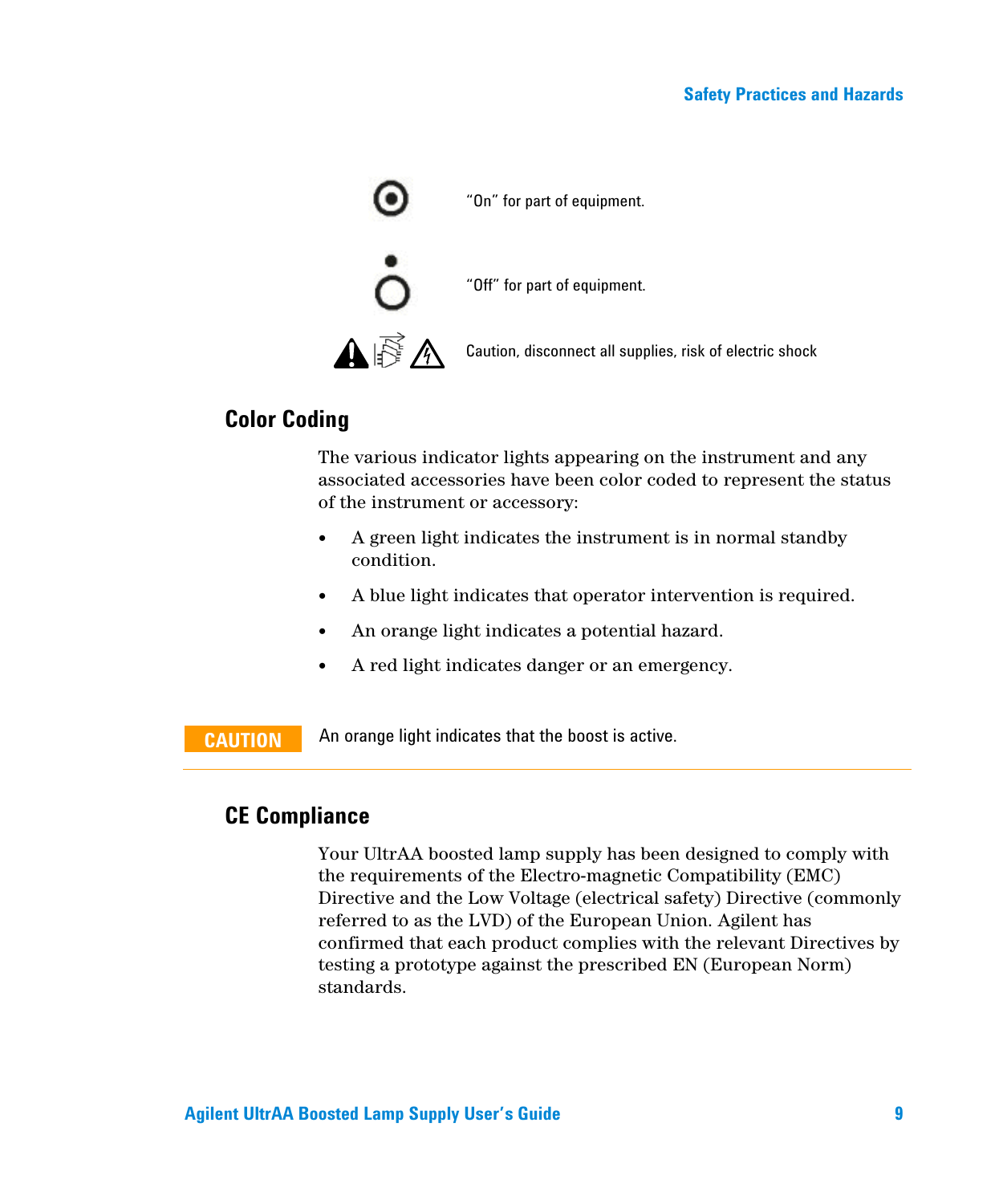Proof that a product complies with the Directives is indicated by:

- The CE Marking appearing on the rear of the product.
- The documentation package that accompanies the product, containing a copy of the Declaration of Conformity. This Declaration is the legal declaration by Agilent that the product complies with the Directives, and also shows the EN standards to which the product was tested, to demonstrate compliance.

## **Electromagnetic Compatibility**

### **EN55011/CISPR11**

**Group 1 ISM equipment**: group 1 contains all ISM equipment in which there is intentionally generated and/or used conductively coupled radio- frequency energy which is necessary for the internal functioning of the equipment itself.

**Class A equipment** is equipment suitable for use in all establishments other than domestic and those directly connected to a low voltage power supply network which supplies buildings used for domestic purposes.

This device complies with the requirements of CISPR11, Group 1, Class A as radiation professional equipment. Therefore, there may be potential difficulties in ensuring electromagnetic compatibility in other environments, due to conducted as well as radiated disturbances.

Operation is subject to the following two conditions:

- **1** This device may not cause harmful interference.
- **2** This device must accept any interference received, including interference that may cause undesired operation.

If this equipment does cause harmful interference to radio or television reception, which can be determined by turning the equipment off and on, the user is encouraged to try one or more of the following measures:

- **1** Relocate the radio or antenna.
- **2** Move the device away from the radio or television.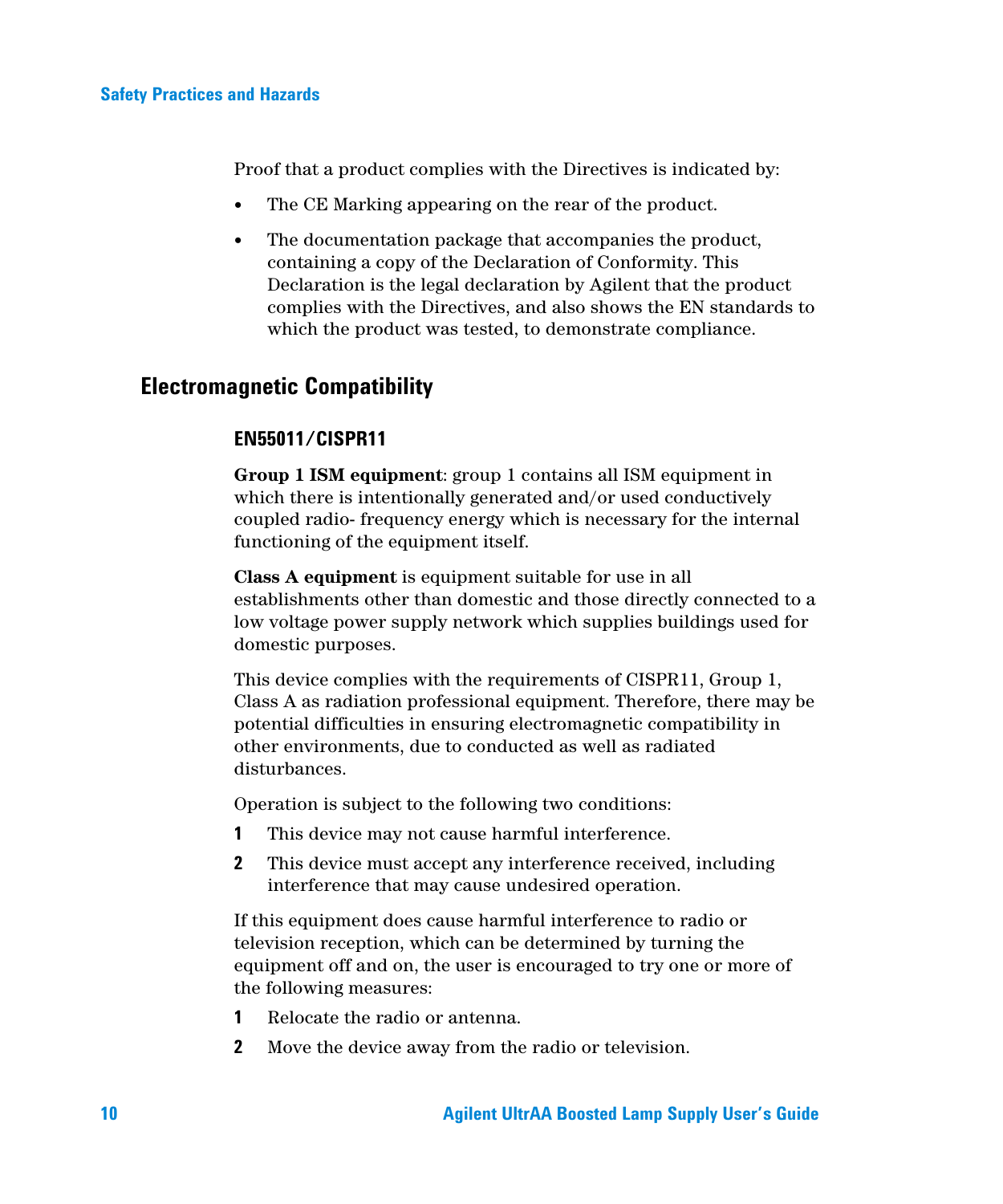- **3** Plug the device into a different electrical outlet, so that the device and the radio or television are on separate electrical circuits.
- **4** Make sure that all peripheral devices are also certified.
- **5** Make sure that appropriate cables are used to connect the device to peripheral equipment.
- **6** Consult your equipment dealer, Agilent Technologies, or an experienced technician for assistance.

Changes or modifications not expressly approved by Agilent Technologies could void the user's authority to operate the equipment.

#### **ICES/NMB-001**

This ISM device complies with Canadian ICES- 001.

Cet appareil ISM est conforme à la norme NMB-001 du Canada.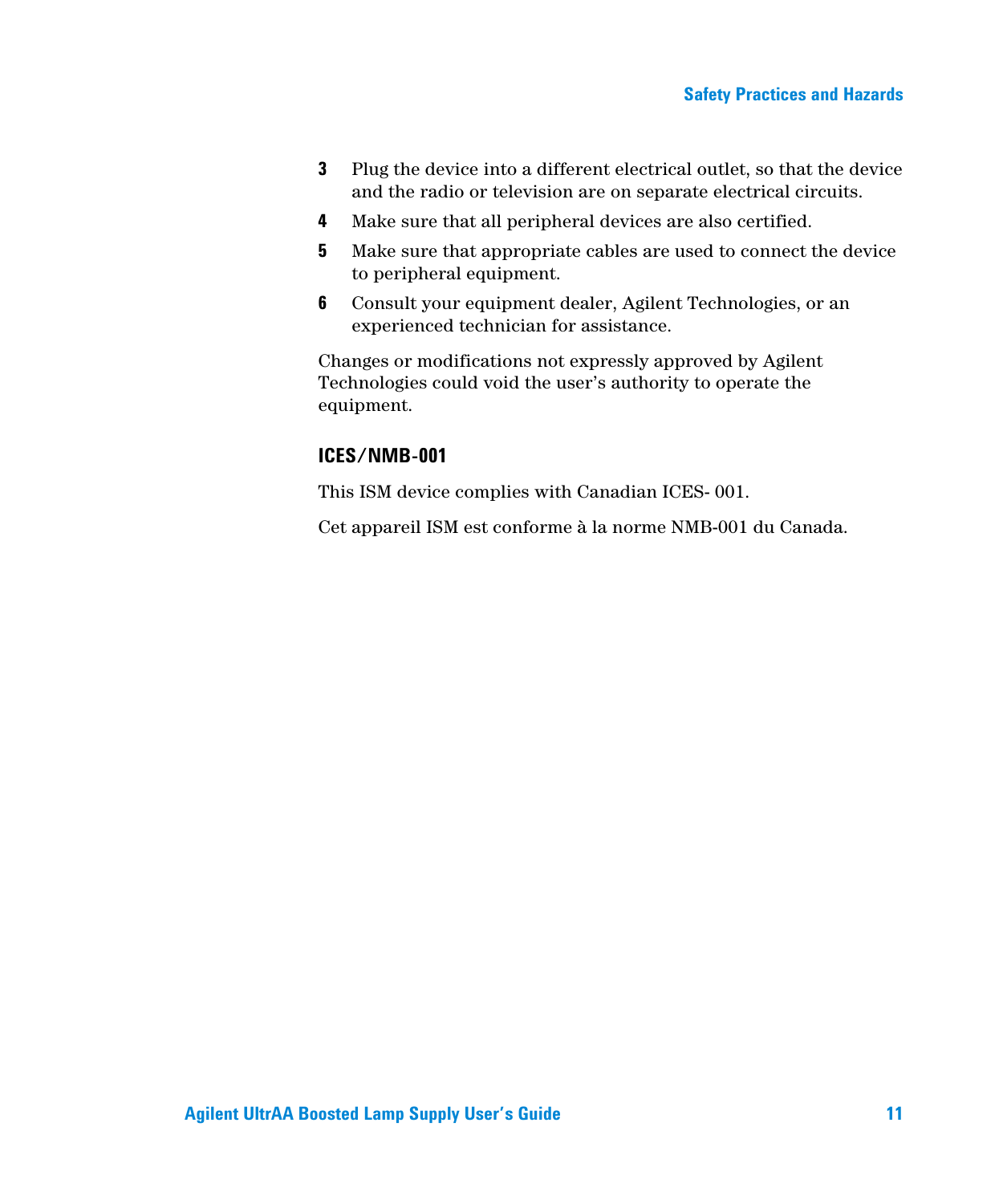**Safety Practices and Hazards** 

*This page is intentionally left blank.*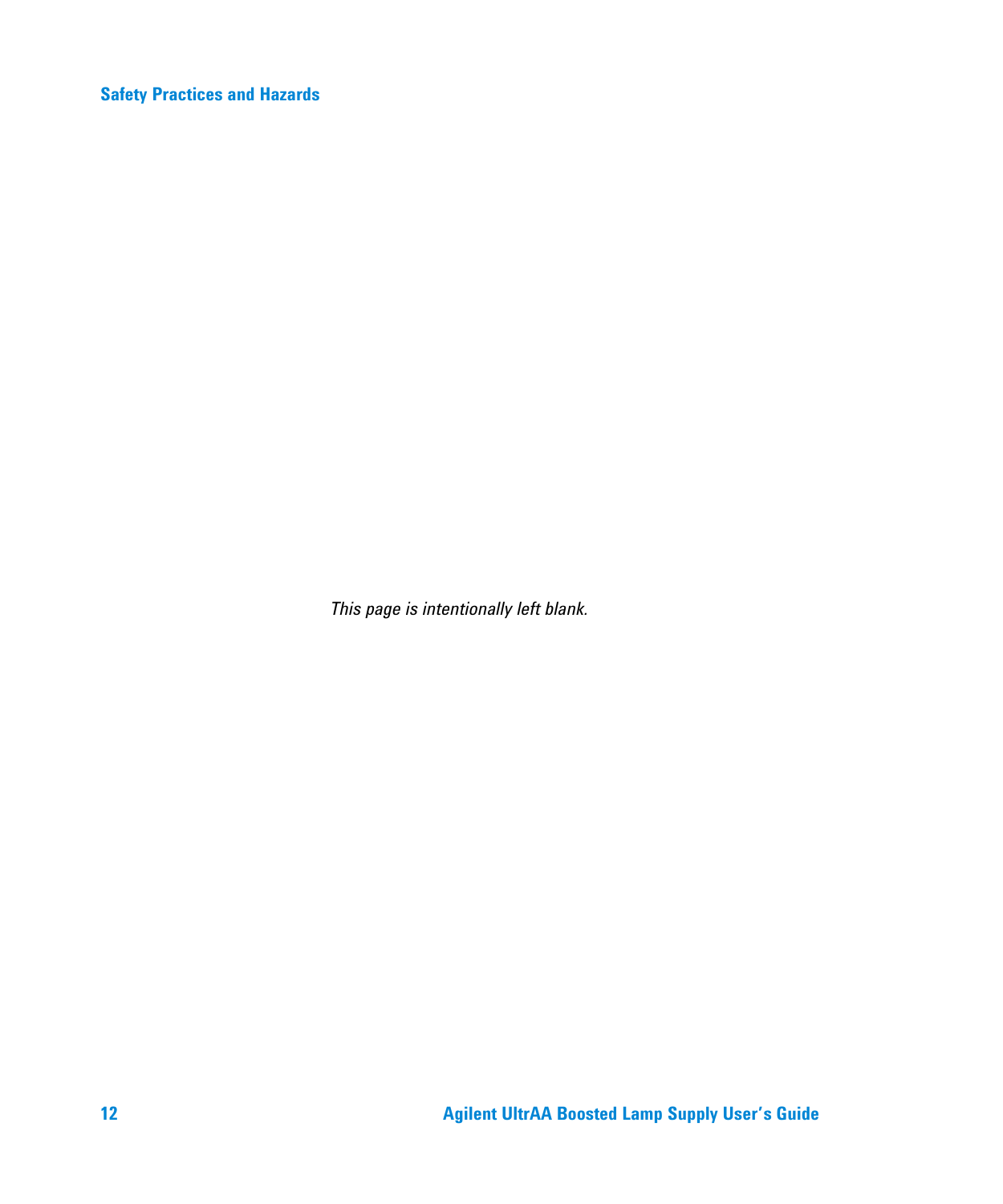

The UltrAA boosted lamp supply powers UltrAA hollow cathode lamps placed in suitably wired lamp positions of compatible Agilent AA Series spectrometers.

Agilent 280Z AA spectrometers have an internal UltrAA boosted lamp supply, such that, lamp positions 1 and 3 wired to use this built-in supply.

**NOTE** If you need to use more than two UltrAA lamps within a 280Z AA spectrometer, an external UltrAA boosted lamp supply can also be used to power lamp positions 5 and 7, which are wired for the use of an external supply.

> Agilent 240Z AA spectrometers can be fitted with an internal UltrAA lamp power supply as an option, such that, lamp positions 1 and 2 are wired to use the built-in supply.

> All other Agilent AA Series spectrometers require an external UltrAA boosted lamp supply to be connected to the instrument. This manual describes how to connect the external supply to the instrument and operation of UltrAA lamps.

**NOTE** All Agilent AA Series spectrometers, and Varian labeled AA instruments with serial numbers EL96123XXX or later, will automatically operate UltrAA lamps if the required wiring is installed.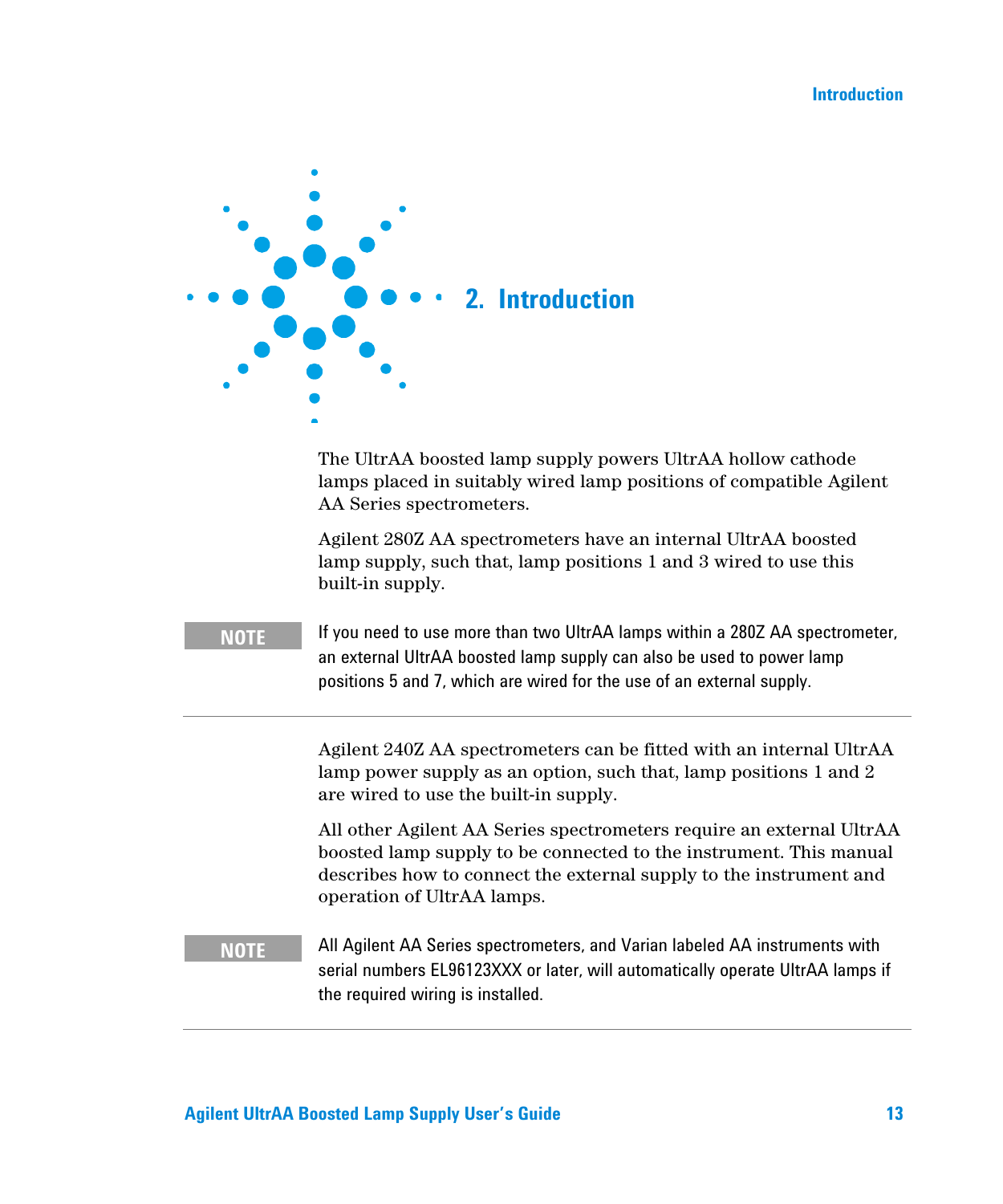Depending on the model and options ordered, your spectrometer may be fitted with one or two connectors in the back panel of the instrument to facilitate the connection of an external UltrAA boosted lamp supply. Such spectrometers will already have the necessary looms installed inside the instrument to support UltrAA lamp operation.

If an UltrAA lamp option was not specified at the time of ordering the instrument, the required components are available in an upgrade kit. An Agilent field service engineer can install the kit on site within the lamp turret of your spectrometer.

**NOTE** Operation of the UltrAA lamp as a normal hollow cathode lamp (i.e., without the boost active) is NOT recommended. This has been shown to reduce the lamp life. For maximum lamp life and the best performance from the lamp, always operate an UltrAA lamp with the boost applied.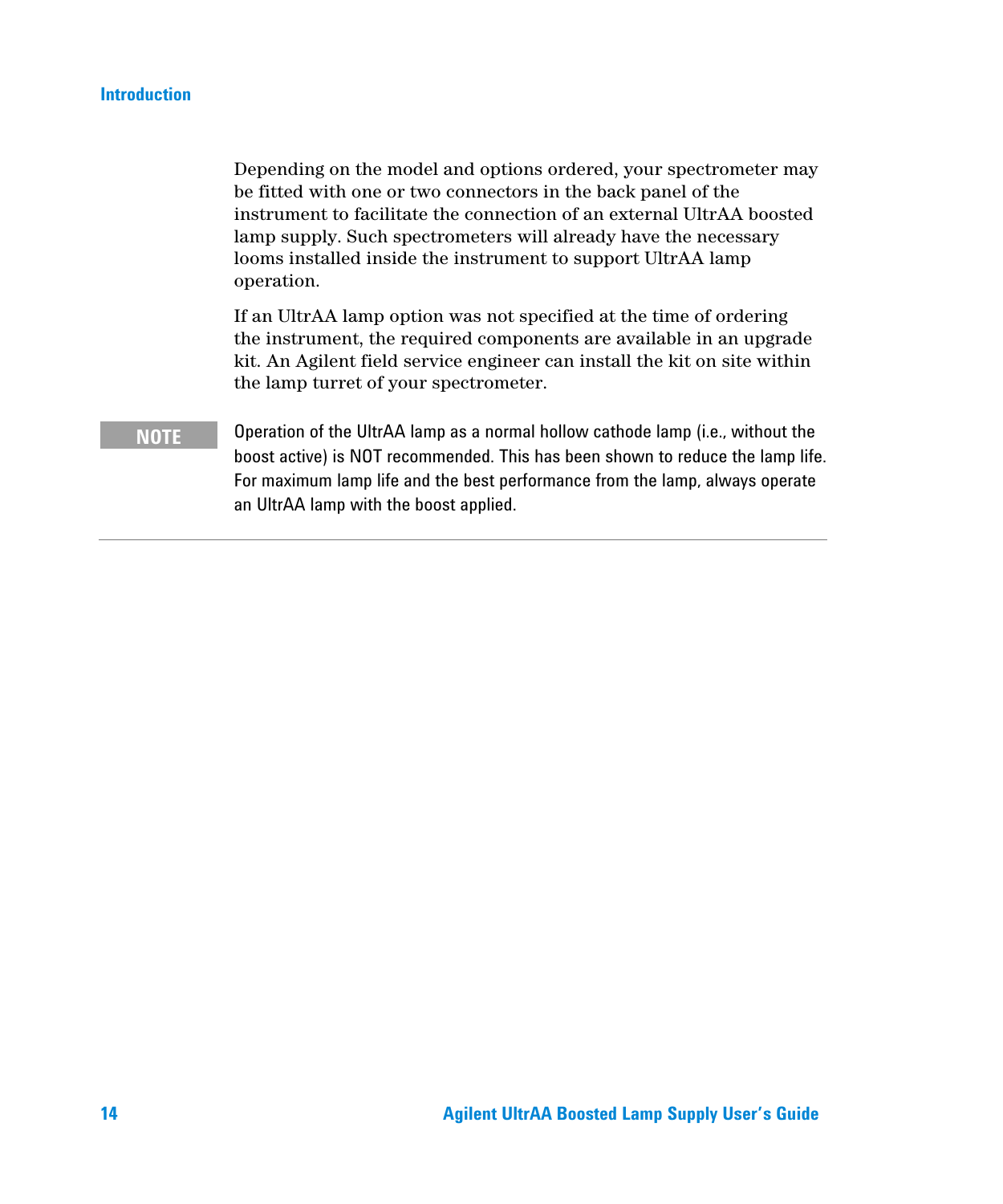

## **Environmental**

Your accessory is designed for indoor use only. In addition, this accessory is suitable for the following categories:

- Installation category II
- Pollution degree 2
- Equipment class I

| <b>Condition</b>                               | Altitude                                                 | Temp t $(^\circ \mathsf{C})$ | Humidity (%RH)<br>non-condensing |
|------------------------------------------------|----------------------------------------------------------|------------------------------|----------------------------------|
| Non-operating (transport)                      | $0 - 2133$ m (0-7000 ft)                                 | $5 - 45$                     | $20 - 80$                        |
| Operating within<br>performance specifications | $0 - 853$ m $(0 - 2800$ ft)<br>853-2133 m (2800-7000 ft) | $10 - 35$<br>$10 - 25$       | $8 - 80$                         |

## **Power**

Power for an internal UltrAA boosted lamp supply is provided by the 240Z/280Z AA spectrometer.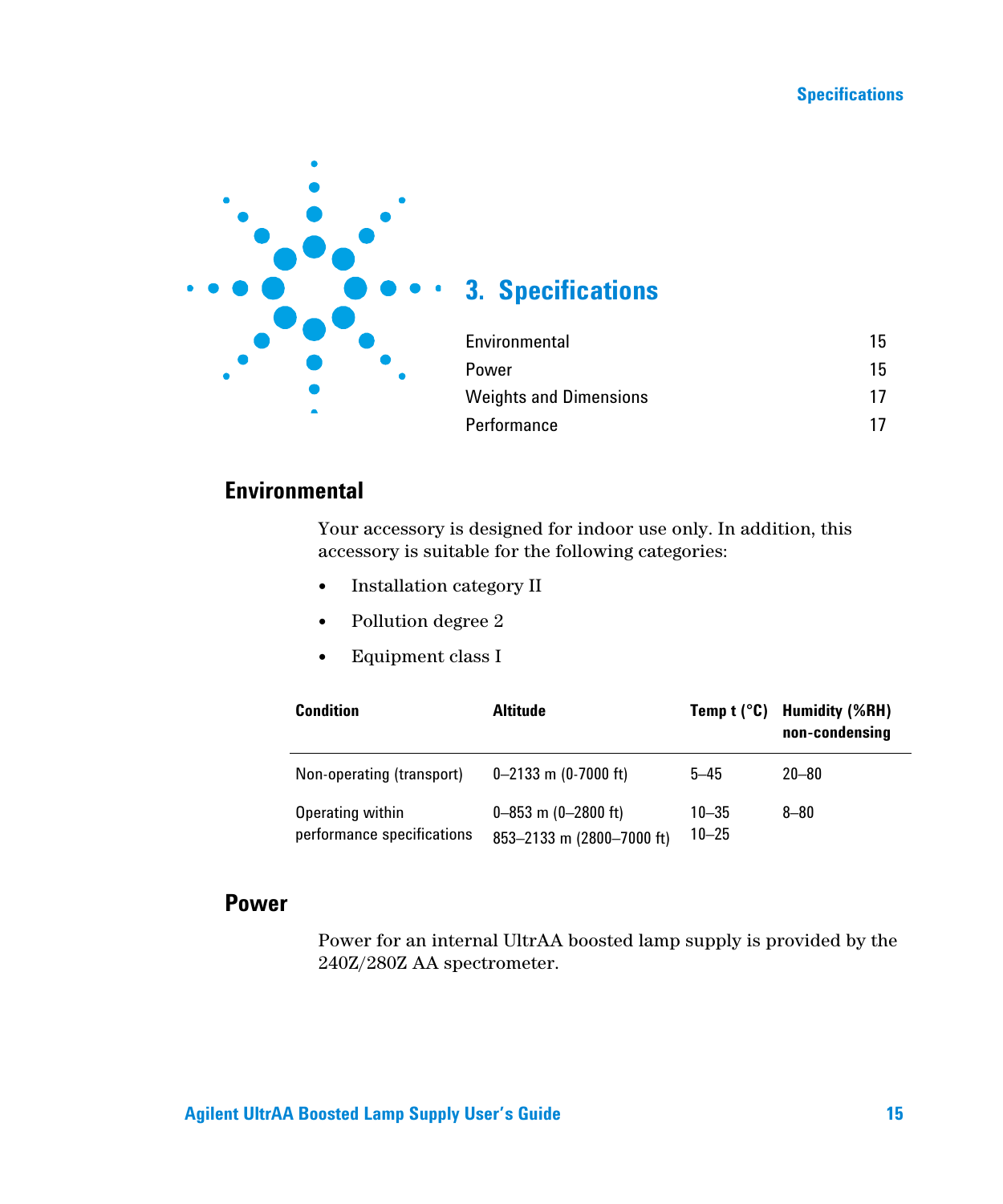## **Electrical Supply**

The power requirements associated with an external UltrAA boosted lamp supply are:

| Voltage, AC                 |                                      |
|-----------------------------|--------------------------------------|
| 100 V                       | 100 V                                |
| 120 V                       | 120 V                                |
| 220 V                       | 230 V                                |
| 240 V                       | 230 V                                |
| <b>Frequency</b>            | $50 - 60$ Hz                         |
| <b>Power Rating</b>         | 150 VA maximum                       |
| <b>Electrical Output</b>    | Typical                              |
| <b>Boost Run Current</b>    | 150 mA +10%/-5%                      |
| <b>Boost Run Voltage</b>    | 40 VDC $\pm$ 10 VDC                  |
| <b>Boost Strike Voltage</b> | 400 VDC $\pm 60$ VDC                 |
| <b>Filament Voltage</b>     | 1.2 VDC $\pm$ 10% (lamp off)         |
|                             | 12 VDC $\pm$ 10% (prior lamp strike) |
|                             | $5$ VDC $\pm 10\%$ (lamp run)        |

## **External Connections**

The external UltrAA boosted lamp supply also requires external connections:

| AC Power                |               | IEC type, panel-mounted 6A 250 VAC                 |
|-------------------------|---------------|----------------------------------------------------|
| <b>Mains Power Cord</b> |               |                                                    |
|                         | Australia     | 7.5 A 250 VAC CMA E711                             |
|                         | <b>USA</b>    | 10 A 125 VAC Electricord                           |
|                         | <b>Europe</b> | Europe 6 A 250 VAC Schuko CEE 10/16A               |
| <b>Lamp Supply</b>      |               | Circular type on flying lead (approximately 1.3 m) |

Do not position the equipment so that it is difficult to operate the disconnecting device. Do not replace power cord with one of a lower rating than specified. Use only an Agilent supplied power cord for your country or equivalent.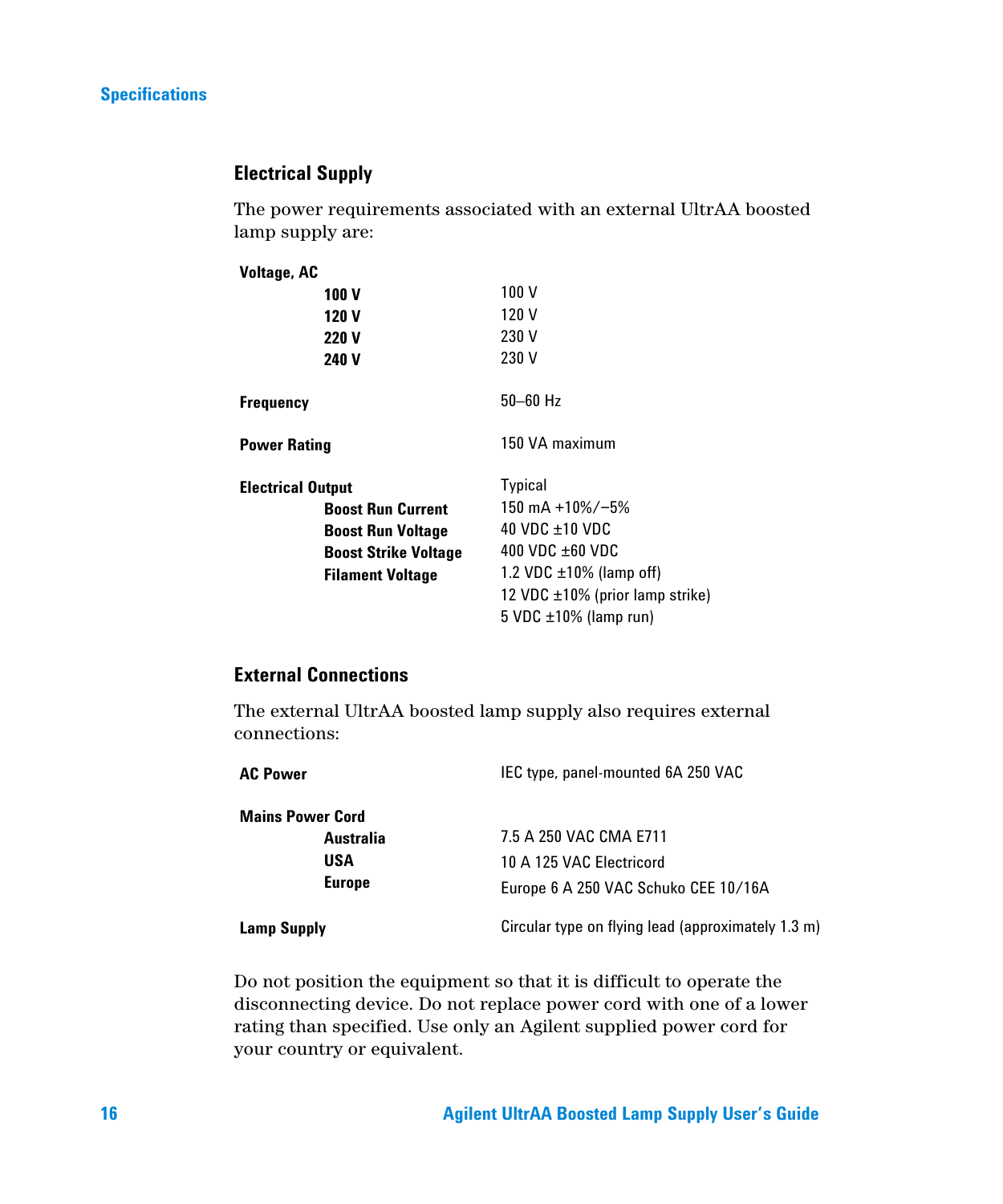

**To maintain safety, the external UltrAA boosted lamp supply is to be connected only to instruments installed with the UltrAA lamp option.** 

## **Weights and Dimensions**

These weights and dimensions are for the external UltrAA boosted lamp supply.

## **Weight**

| Packed   | 12 kg (26 lb)    |  |
|----------|------------------|--|
| Unpacked | 7.5 kg (16.5 lb) |  |

## **Dimensions (W**  $\times$  **D**  $\times$  **H)**

| Packed   | $420 \times 510 \times 310$ mm (17 $\times$ 20 $\times$ 12 in.) |
|----------|-----------------------------------------------------------------|
| Unpacked | $240 \times 355 \times 150$ mm (10 $\times$ 14 $\times$ 6 in)   |

## **Performance**

## **Drift**

Less than eight percent change in intensity per hour, after a 25-min warm-up.

## **Lamp Lifetime**

Not less than 5000 mAh at recommended operating lamp current.

**NOTE** The typical lifetime of an UltrAA lamp exceeds 8000 mAh.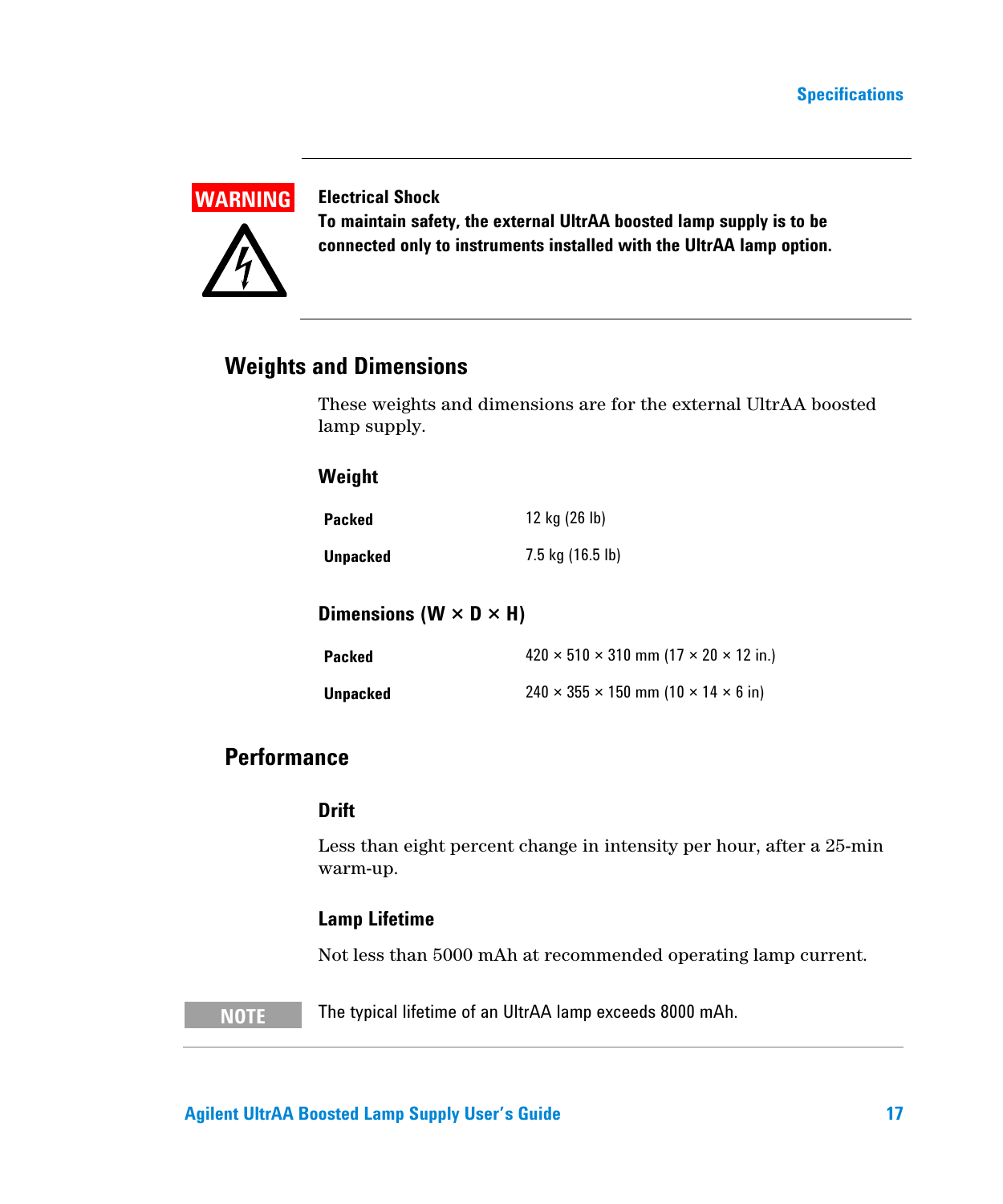**Specifications** 

*This page is intentionally left blank.*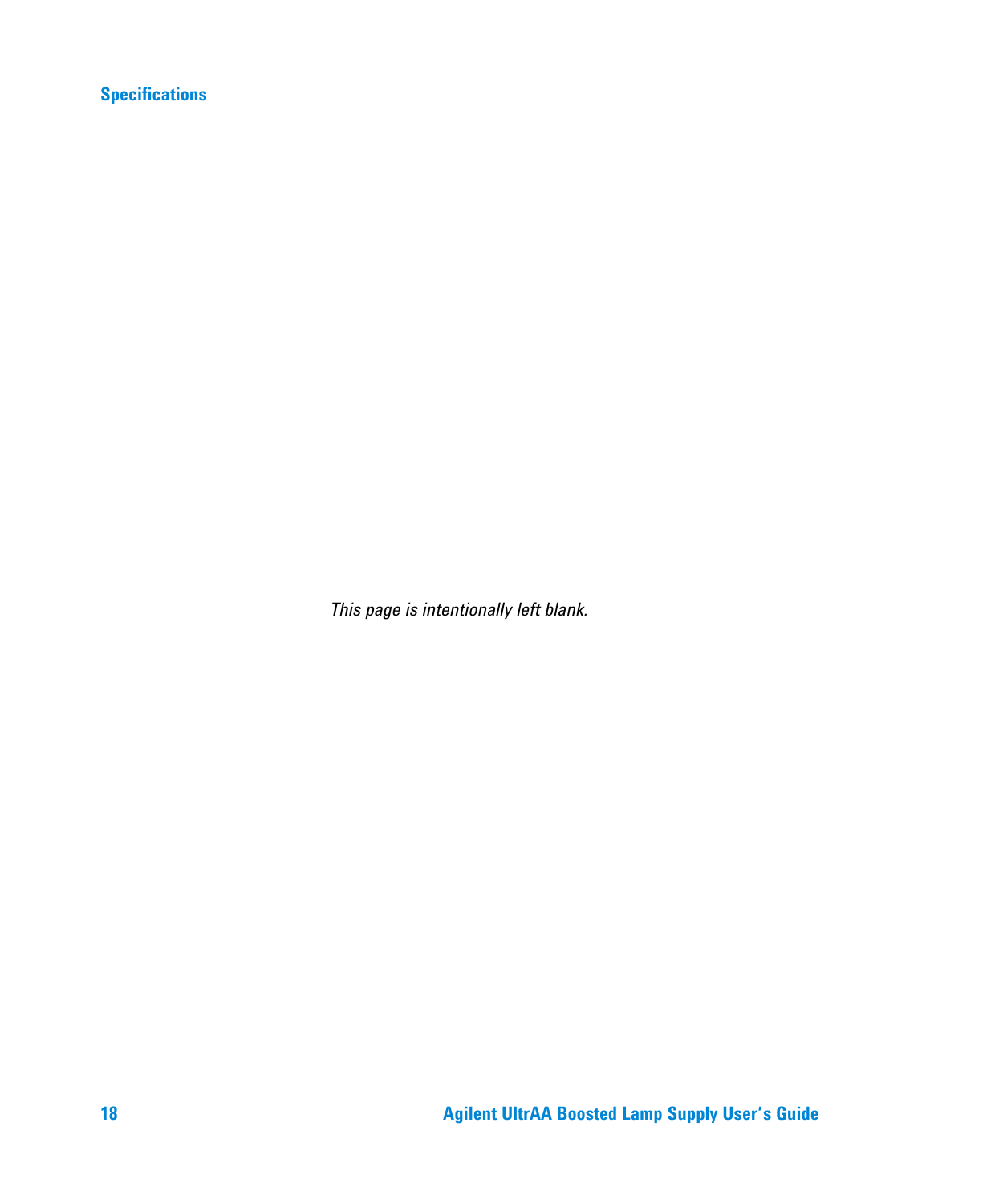

## **4. Getting Started**

| <b>Inspection and Unpacking</b>                  | 19 |
|--------------------------------------------------|----|
| <b>External Damage Check</b>                     | 19 |
| Unpacking                                        | 20 |
| Installation                                     | 20 |
| <b>Selecting the Voltage</b>                     | 20 |
| <b>Connecting the UltrAA Boosted Lamp Supply</b> | 21 |

**NOTE** If you are using an internal UltrAA boosted lamp supply<sup>1</sup>, the supply is built into the instrument and you will not need to refer to this section.

## **Inspection and Unpacking**



1

**The external UltrAA boosted lamp supply weighs 7.5 kg (16.5 lb) and may cause injury or damage if dropped. Always use care when installing or lifting the external UltrAA boosted lamp supply.** 

## **External Damage Check**

Before accepting delivery, check the shipping carton for any external signs of damage. If the carton shows any sign of damage, contact the carrier immediately. Any damage should be noted on the carrier's waybill.

<sup>1</sup>Agilent 280Z AA or 240Z AA with the internal UltrAA boosted lamp supply option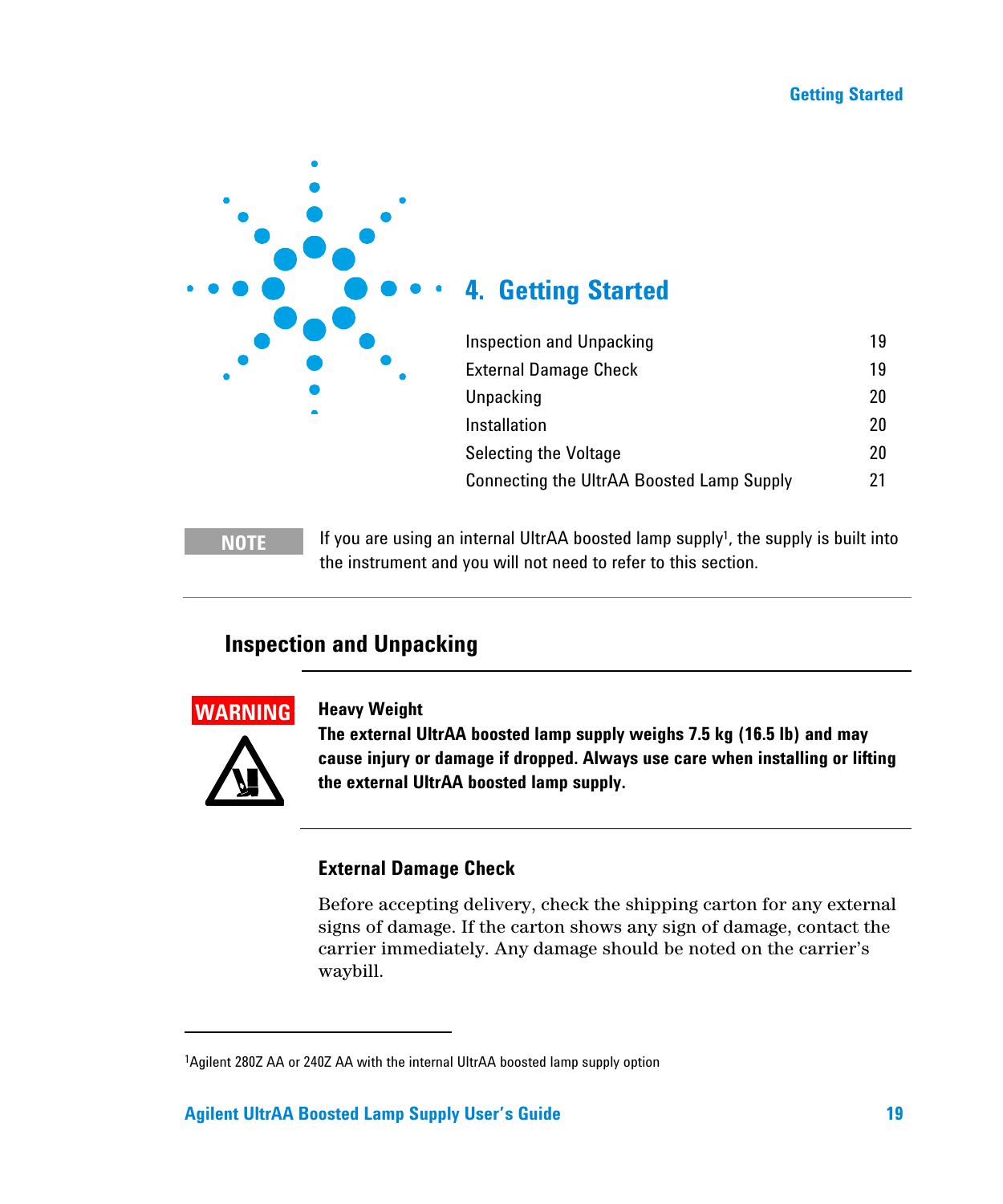### **Unpacking**

Store the spare fuses and select the appropriate power cord from those supplied.

Remove the control module from the packaging. The UltrAA boosted lamp supply should be placed near the instrument, for example, on top of the power supply for the graphite tube atomizer (GTA).

**NOTE** Please keep the packaging, as it may be necessary to repack and return the equipment in its original shipping carton during the warranty period.

## **Installation**

Before proceeding with the installation, you must be familiar with the 'Safety Practices and Hazards' section and the correct power requirements must be available (refer to the 'Power' section, Page 15).



**WARNING Fire Hazard — Electrical Shock** 

**Application of the wrong supply voltage, connection of the accessory to an incorrectly wired supply outlet, or lack of proper electrical grounding can create a fire or shock hazard that can cause death, serious injury, or serious damage to equipment.** 

#### **Selecting the Voltage**

Consult the table immediately above the selector switches or refer to and set the switches as required. For example, if the accessory is connected to 240 volts, the table tells you that the switch setting should be 'AD'. This means the left switch should be up (i.e., position 'A') and the right switch should be down (i.e., position 'D').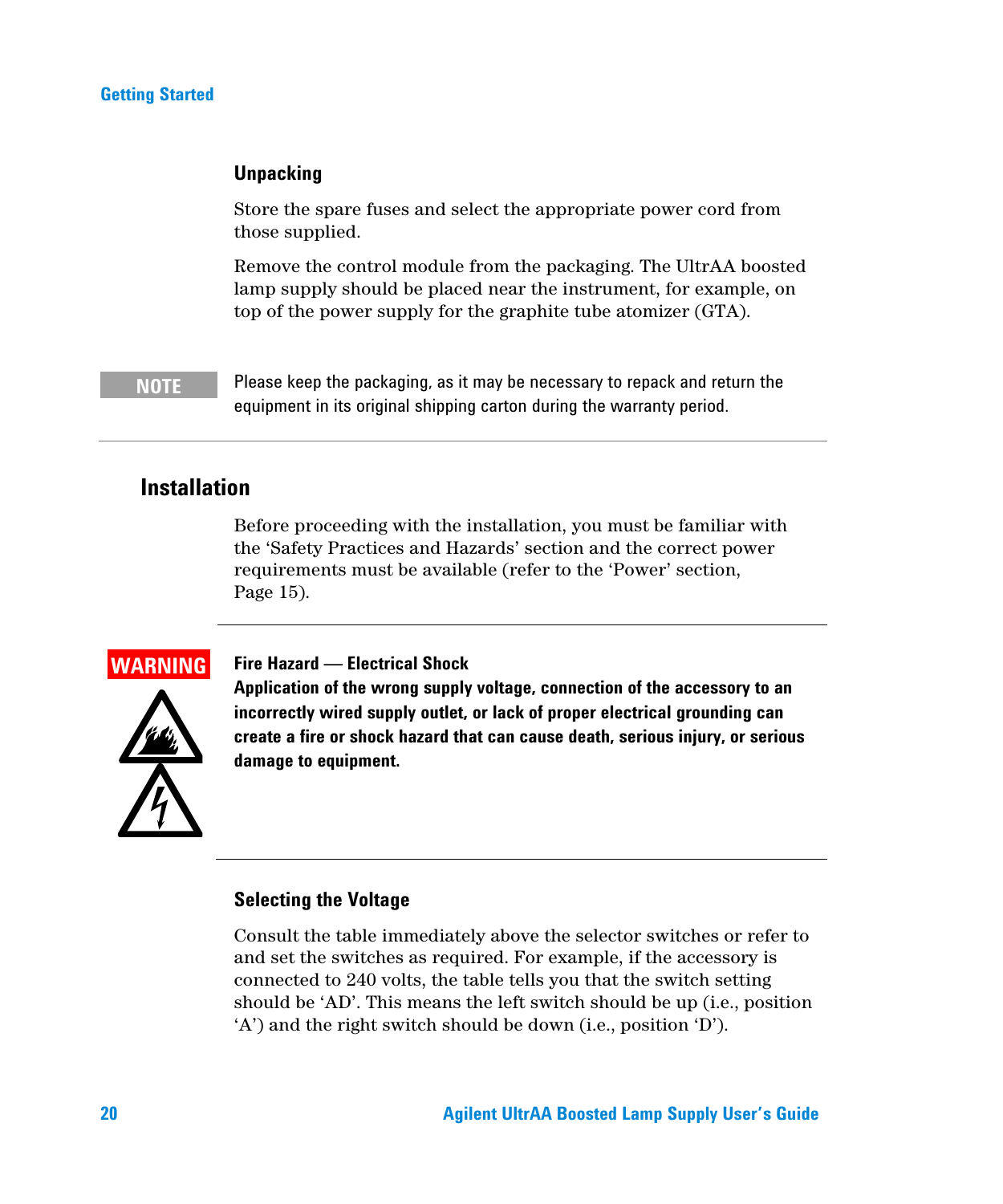|                           |                       | <b>Switch Positions</b> |              |
|---------------------------|-----------------------|-------------------------|--------------|
| <b>Mains Power Supply</b> | <b>Switch Setting</b> | Left                    | <b>Right</b> |
| 240 V                     | AD                    | Up                      | Down         |
| 230 V                     | AD                    | Up                      | Down         |
| 230 V                     | ВD                    | Down                    | Down         |
| 220 V                     | ВD                    | Down                    | Down         |
| 120 V                     | AC                    | Up                      | Up           |
| 100V                      | ВC                    | Down                    | Up           |

**Table 1** Positions of selector switches for different mains power supplies

## **Connecting the UltrAA Boosted Lamp Supply**



**The lamps operate at dangerous voltages. To avoid death or electric shock, never touch the pins in the seven-pin connectors. Always check that the mains power is switched off before connecting or disconnecting the sevenpin plug.** 

**CAUTION** To avoid damaging the module, always switch off the lamps before connecting or disconnecting the seven-pin plug.

> Allow at least 50 mm (2 in.) of space on the sides, and 150 mm (6 in.) at the rear of the system to permit free air circulation.

> To install the UltrAA boosted lamp supply, plug the seven-pin plug from the supply into the seven-pin socket at the rear of the spectrometer. It is necessary to lift the cover on the socket at the rear of the spectrometer while pushing the connector into place.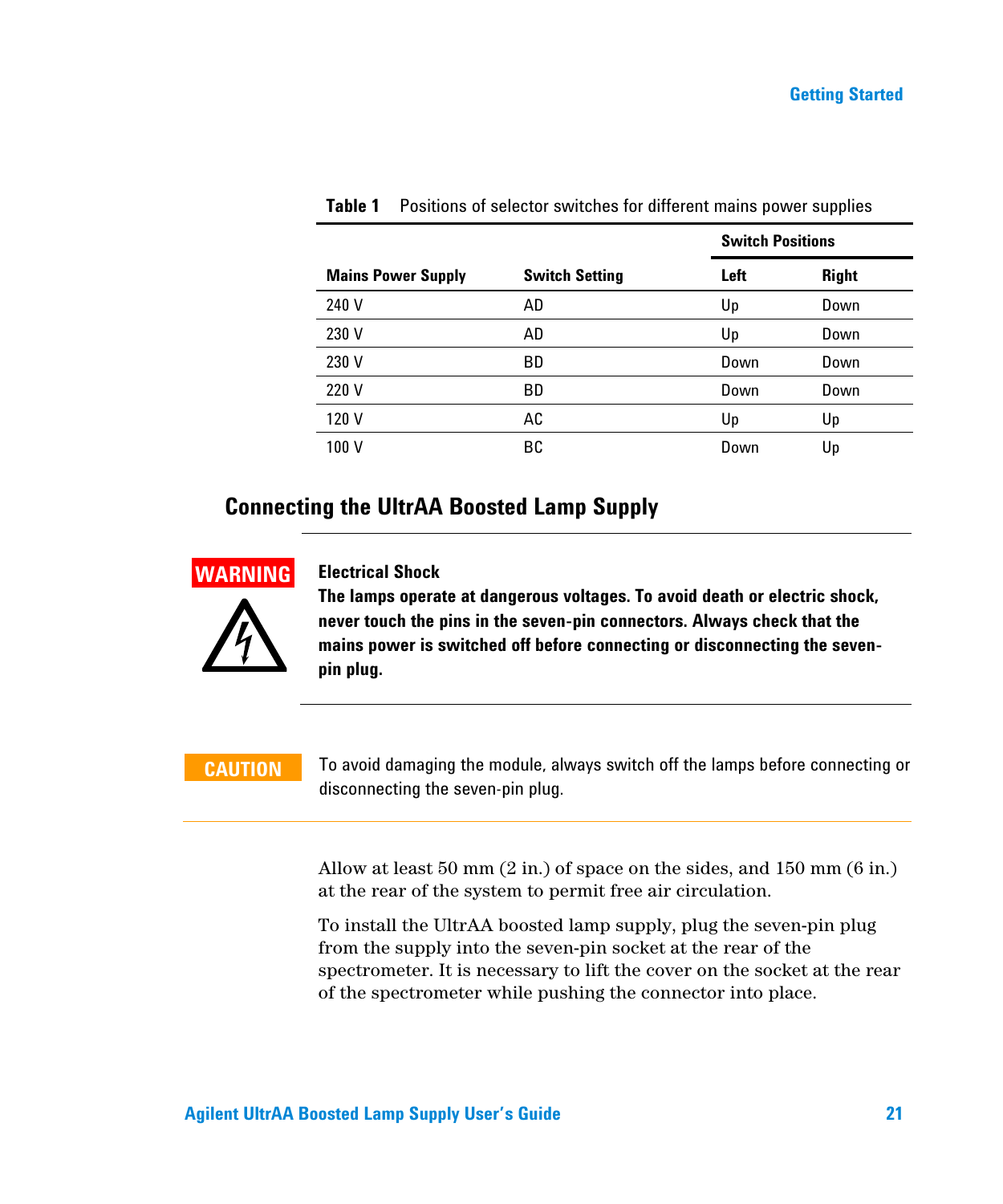The seven-pin plugs are keyed, and will only connect when the keyways align. Hold the plugs so the keys align, push the plugs together and then rotate the metal collar clockwise until it locks into position.

When the supply is connected to the instrument, connect the UltrAA boosted lamp supply to the mains power supply and turn on the mains power.

The power switch is located on the lower left side of the lamp controller.

Refer to your instrument operation manual for details on how to install hollow cathode lamps.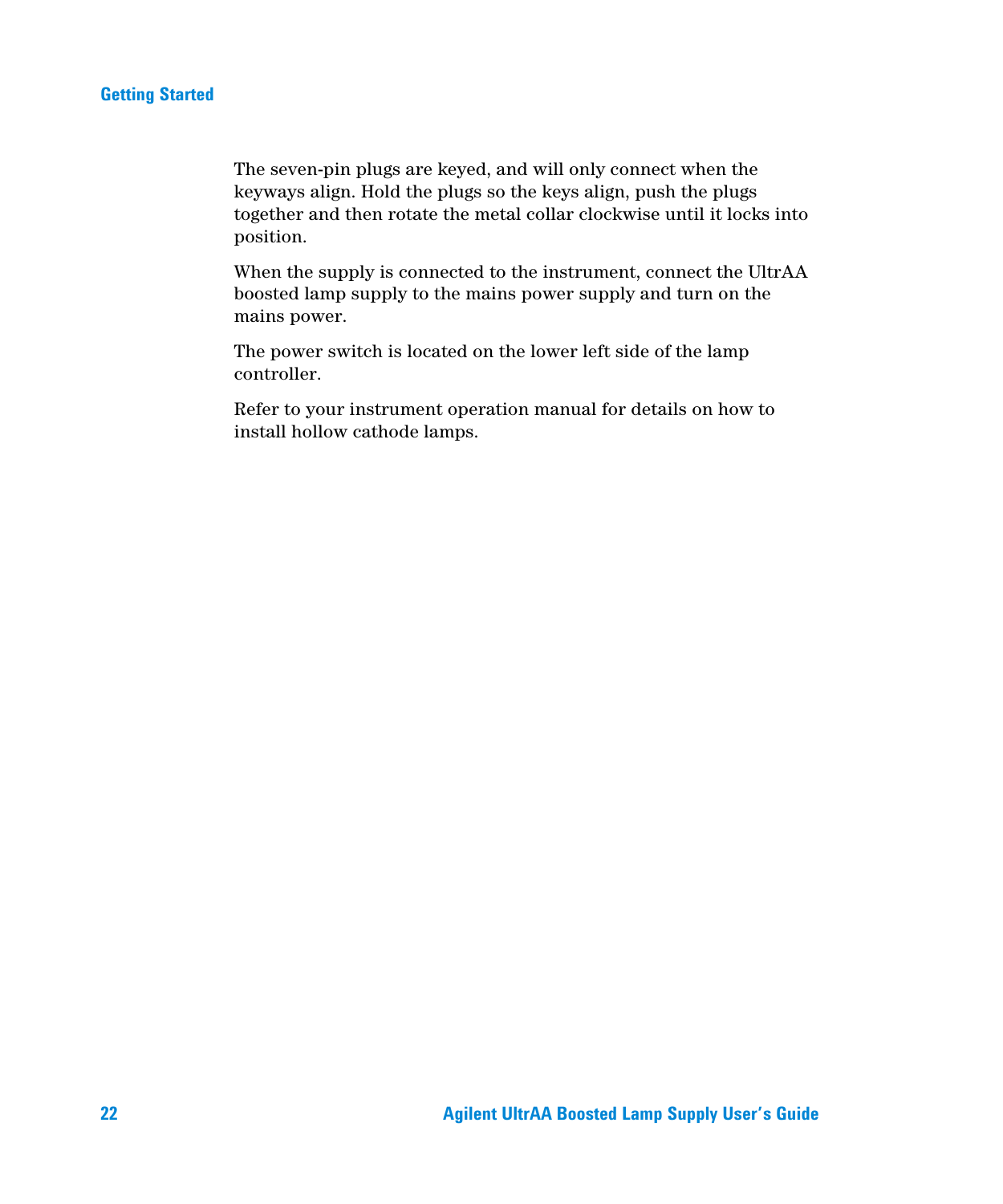

| <b>Turning On UltrAA Lamps</b>  | 23 |
|---------------------------------|----|
| <b>Turning Off UltrAA Lamps</b> | 24 |
| Troubleshooting                 | 25 |



**An UltrAA lamp becomes hot in use, and contact with it could cause severe burns. To avoid burns from an UltrAA lamp, turn it off and allow it to cool for a few minutes before touching it.** 

## **Turning On UltrAA Lamps**

## **External UltrAA Boosted Lamp Supply**

To use an UltrAA lamp in boosted mode, switch the external UltrAA boosted lamp supply on, then 'strike' the UltrAA lamp by pushing the lever of the appropriate switch to its 'on' position (i.e.,  $\odot$ ). Wait three seconds; in some cases this alone will start the boost discharge. If necessary, push the lever to `Strike' and then release it; the lever will return to the 'on' position.

Instrument parameters are set in the normal way.

**NOTE** To use an UltrAA lamp in boosted mode, you must strike the lamp manually before it is used (for example, before an unattended autorun) otherwise it will act as a normal hollow cathode lamp.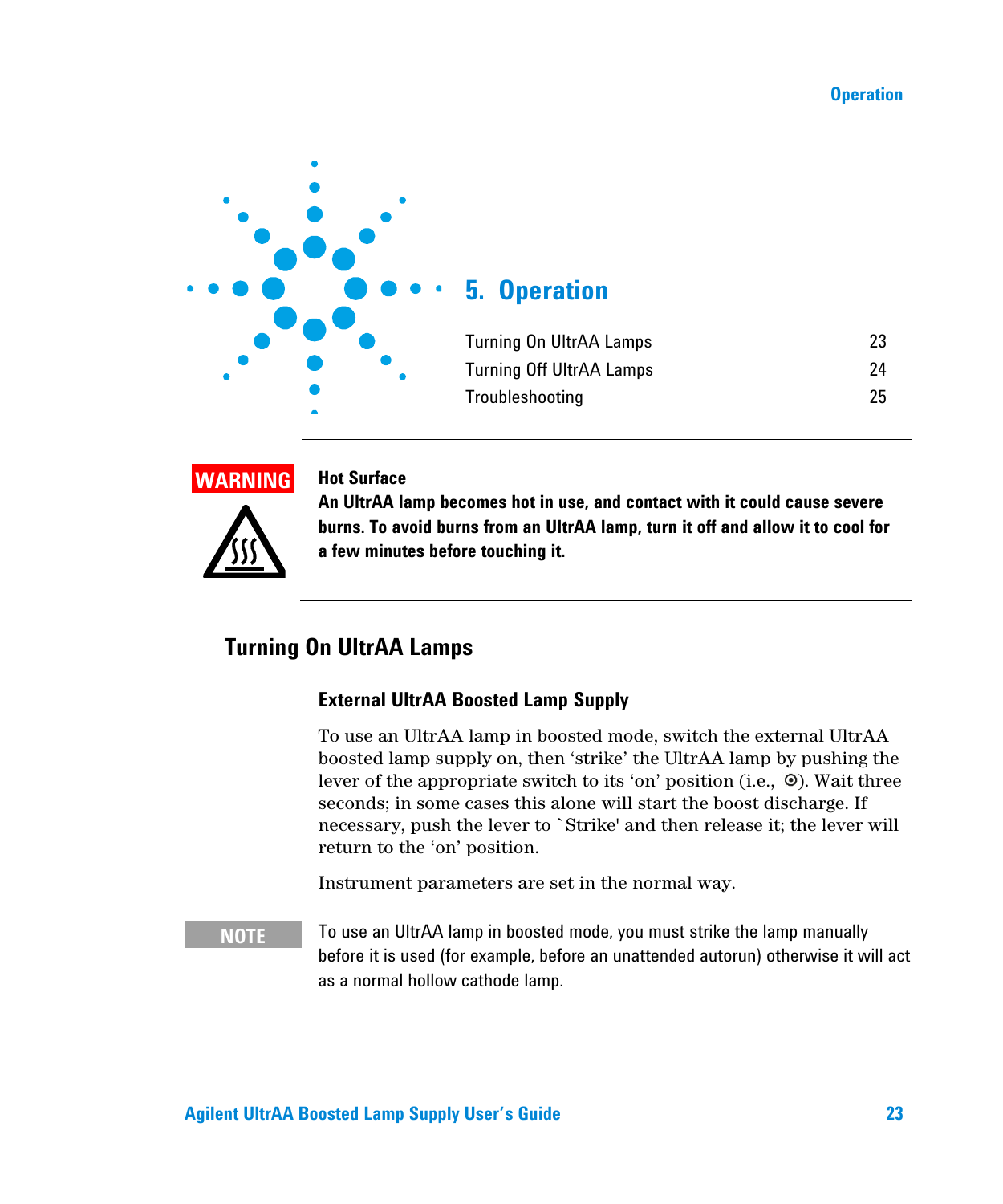#### **Internal UltrAA Boosted Lamp Supply**

If you are using an Agilent 280Z AA or 240Z AA with the internal UltrAA boosted lamp supply option, the software will automatically strike the lamp for you when you have enabled the UltrAA lamp option on the **Options** page of the **Methods** dialog.



**Figure 1** Diagram of an UltrAA lamp showing the boost discharge

## **Turning Off UltrAA Lamps**

## **External UltrAA Boosted Lamp Supply**

To turn off the boost discharge, push the lever of the appropriate switch to its 'off' position (i.e.,  $\dot{\mathsf{O}}$ ).

**NOTE** You must turn the boost discharge off manually. The software turns off the normal lamp discharge automatically.

## **Internal UltrAA Boosted Lamp Supply**

If you are using an Agilent 280Z AA or 240Z AA with the internal UltrAA boosted lamp supply option, the software will turn off all of the lamps at the end of an automated run.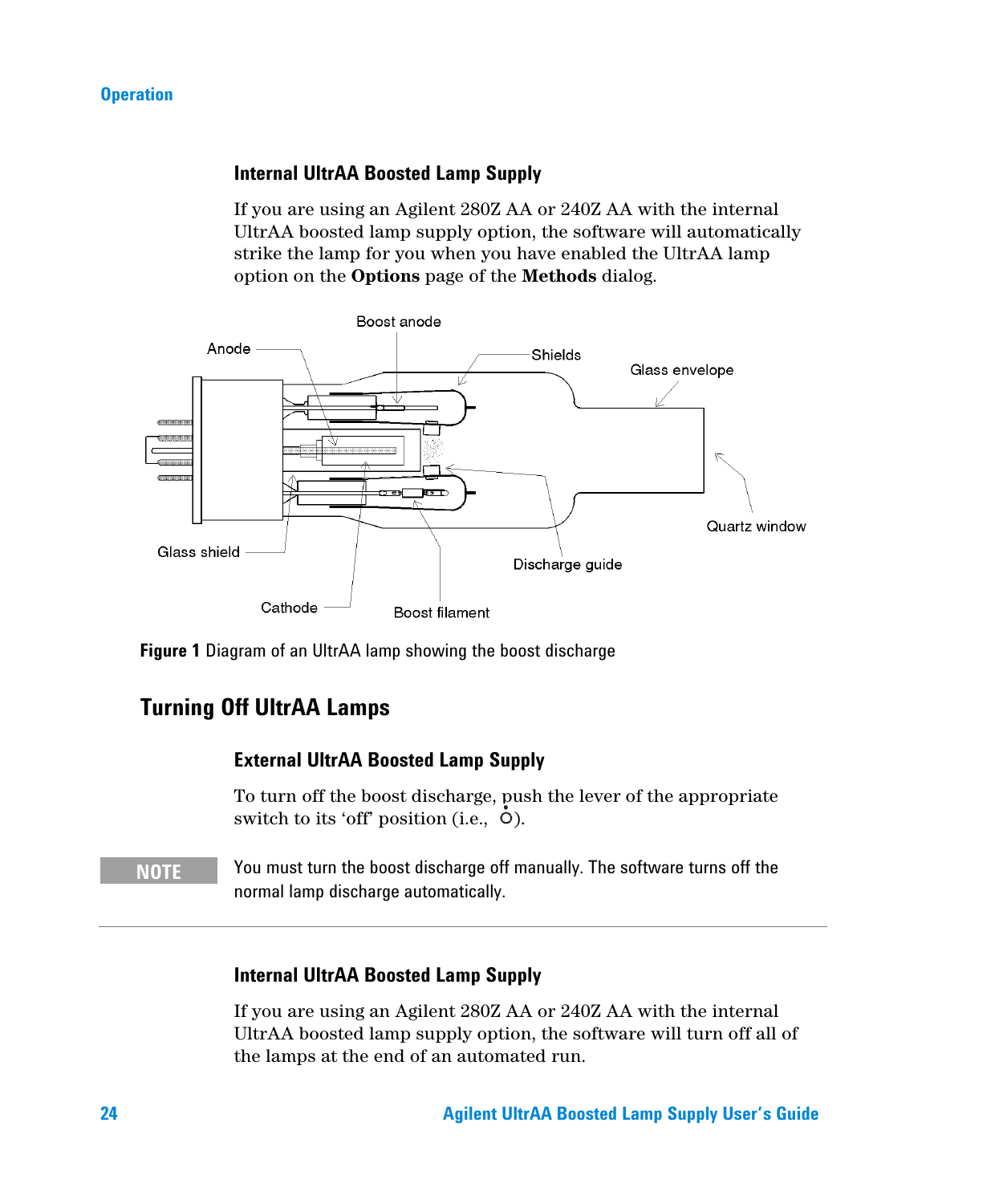## **Troubleshooting**

### **Boost Does Not Strike**

If the boost discharge does not start, check that the UltrAA lamp is fitted in the correct position. For four-lamp instruments, the UltrAA lamps may use positions 1, 2, 3, and 4. For eight-lamp instruments, only positions 1, 3, 5 and 7 may be used. Check the labels on the rear panel for external UltrAA lamp control module connection. If necessary, refit the lamp into the correct position.

If the lamp is in an appropriate position, try another UltrAA lamp in the same position. If the second UltrAA lamp works, you may need to replace the first lamp. If the second lamp does not work, you should check the fuses. If the fuses are intact, then you should contact your local Agilent field service engineer for further assistance.

#### **"Lamp Not Recognized" Message Appears**

Some older Varian labeled AA instruments do not recognize coded UltrAA lamps. You should check that the lamp position and lamp current specified in the message are correct and ignore the error message.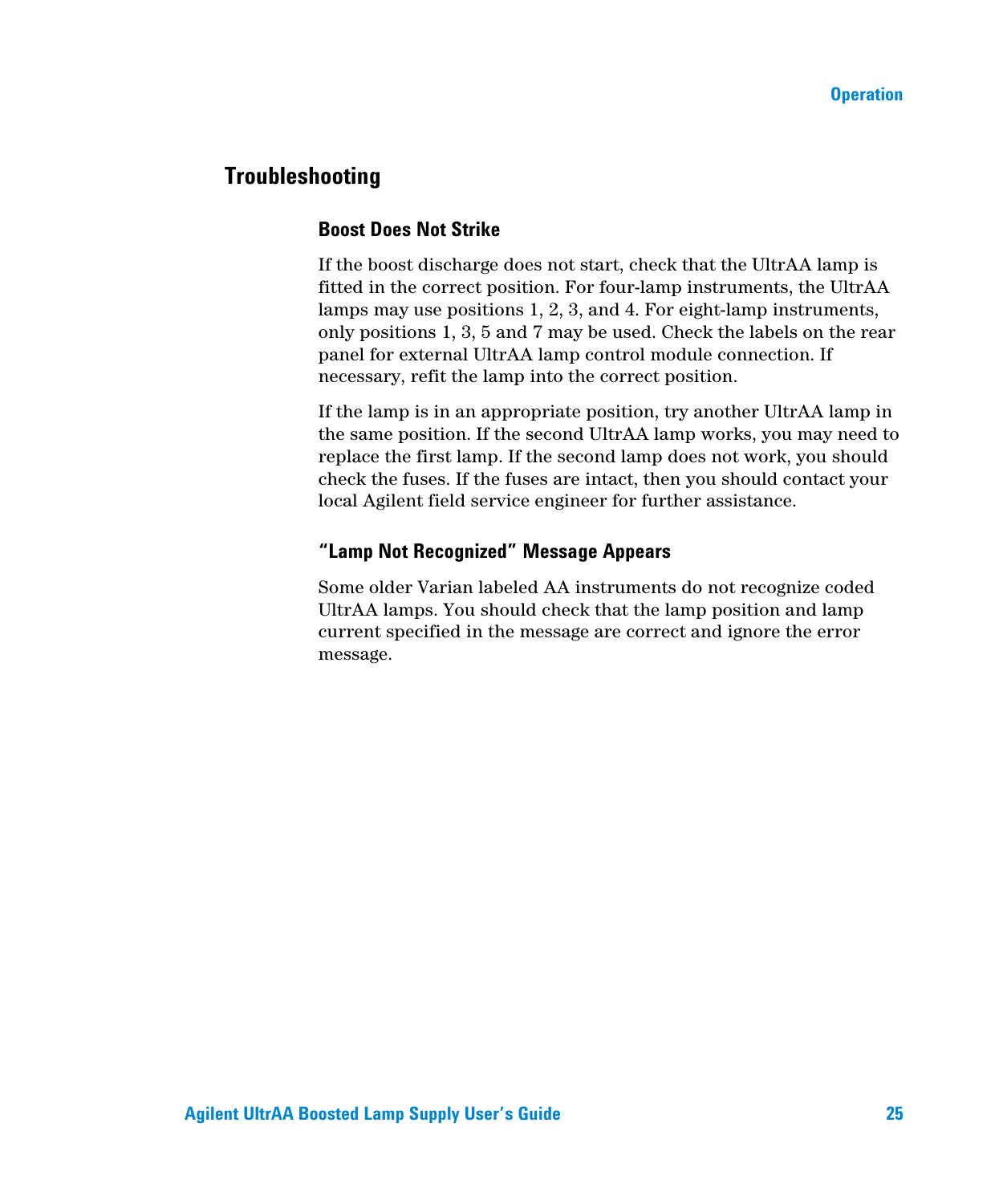**Operation** 

*This page is intentionally left blank.*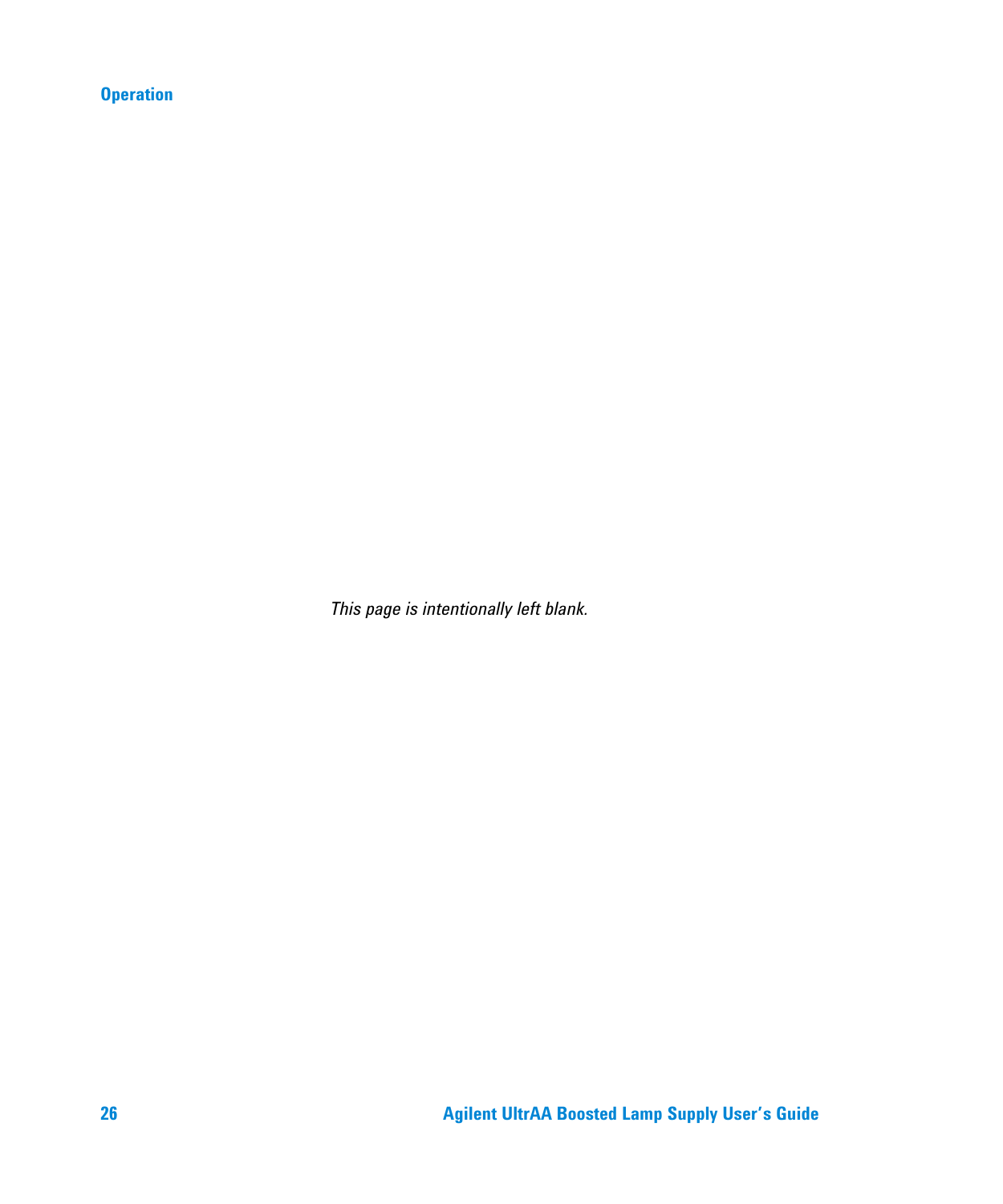

## **Cleaning**

Always clean up any liquid spills immediately. The UltrAA boosted lamp supply should be cleaned daily with a soft cloth. If necessary, use a cloth dampened with water.

## **Fuses**

## **Fuse Specifications**

#### **External UltrAA module**

| $220 - 240$ V         | FS1, FS2: T3.15 AH 250 V, IEC60127-2 Sheet 5, 5x20 mm, Littelfuse 0215315* |
|-----------------------|----------------------------------------------------------------------------|
| $100 - 120$ V         | FS1, FS2: T4 AH 250 V, IEC60127-2 Sheet 5, 5x20 mm, Littelfuse 0215004*    |
| <b>Anodes</b>         | FS10: F1 AL 250 V, IEC60127-2 Sheet 2, 5x20 mm, Littelfuse 0217001*        |
| <b>Strike Voltage</b> | FS9: F0.315 AL 250 V, IEC60127-2 Sheet 2, 5x20 mm, Littelfuse 0217315*     |
| <b>Filament 1</b>     | FS4: T6-3 AL 150 V, IEC60127-2 Sheet 3, 5x20 mm, Littelfuse 021806.3       |
| <b>Filament 2</b>     | FS6: T6-3 AL 150 V. IEC60127-2 Sheet 3. 5x20 mm. Littelfuse 021806.3       |

#### **Internal UltrAA Module (240Z/280Z AA only)**

| FS1, FS2: T3.15 AH 250 V, IEC60127-2 Sheet 5, 5x20 mm, Littelfuse 0215315* |
|----------------------------------------------------------------------------|
| FS3, FS4: F0.8 AL 250V, IEC60127-2 Sheet 2, 5x20 mm Littelfuse 0217800*    |
| FS5: F1 AL 250 V. IEC60127-2 Sheet 2. 5x20 mm. Littelfuse 0217001*         |
| FS6: F0.315 AL 250 V, IEC60127-2 Sheet 2, 5x20 mm, Littelfuse 0217315*     |
| FS7: T6-3 AL 150 V, IEC60127-2 Sheet 3, 5x20 mm, Littelfuse 021806.3       |
| FS8: T6-3 AL 150 V, IEC60127-2 Sheet 3, 5x20 mm, Littelfuse 021806.3       |
|                                                                            |

\*or equivalent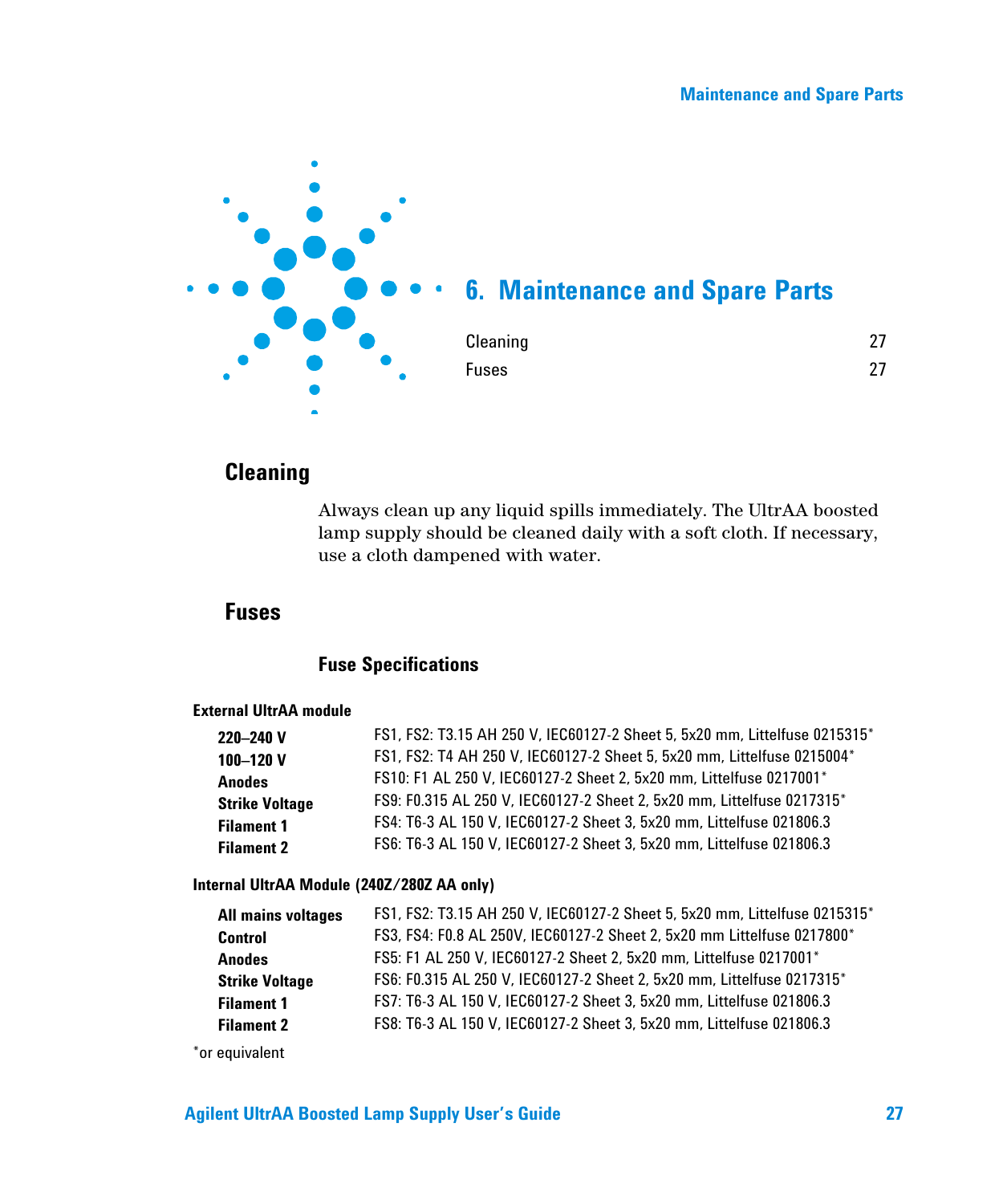#### **Maintenance and Spare Parts**

**NOTE** Fuse information on the rear of the equipment is the most up to date.

**CAUTION** Any other internal fuse or circuit breaker is not operator-accessible and should be replaced only by an Agilent field service engineer.

### **Replacing a Fuse**

## **WARNING Electrical Shock – Fire Hazard**



**To prevent reduced safety protection or unwanted fusing, always ensure that the marking on the fuse matches the value screen-printed next to the fuseholder.** 

#### **To check a fuse:**

- **1** Disconnect the accessory from the mains power supply.
- **2** Undo the fuse cap by pressing the cap and turning it counter-clockwise.
- **3** Pull the cap out carefully; the fuse should be held in the fuseholder in the fuse cap.
- **4** Check that the fuse is the correct type and is not damaged. If necessary, replace the fuse in the holder.
- **5** Place the fuse into the cap, push the cap in, then turn the cap clockwise.
- **6** Reconnect the accessory to the mains power supply.

Always ensure both fuses are of the same type and rating before operation.